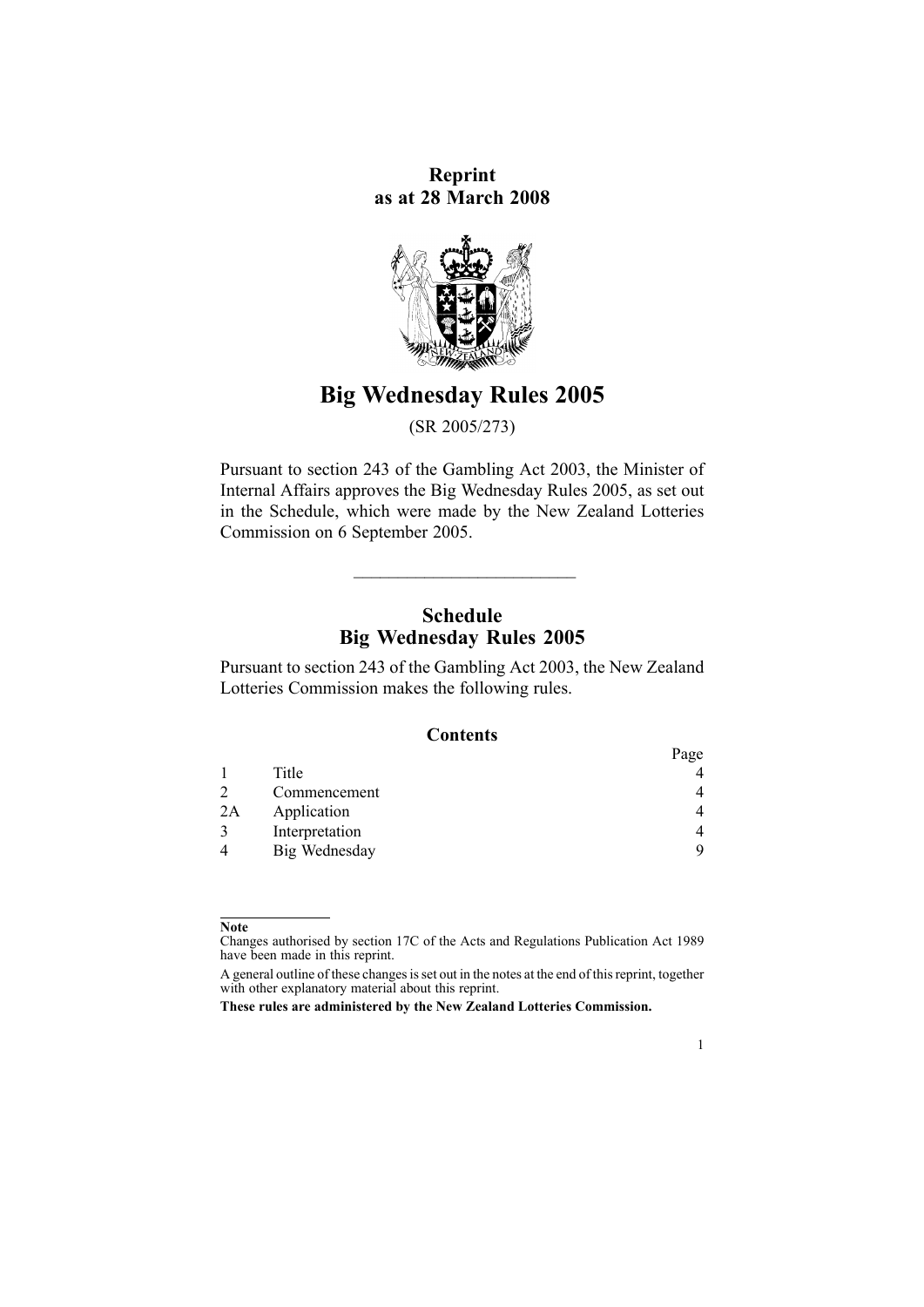|                                 | Reprinted as at |
|---------------------------------|-----------------|
| <b>Big Wednesday Rules 2005</b> | 28 March 2008   |

# **[Part](#page-8-0) [1](#page-8-0) [Method](#page-8-0) of play**

| 5   | Cost of selection                                                                     | 9  |
|-----|---------------------------------------------------------------------------------------|----|
| 6   | Commission may require minimum number of selections                                   | 9  |
|     | <b>Selections</b>                                                                     |    |
| 7   | General selection requirements for tickets issued in<br>printed form by terminal      | 9  |
| 7A  | General selection requirements for tickets purchased<br>electronically                | 10 |
| 8   | Making selection                                                                      | 10 |
| 9   | Combo selection                                                                       | 11 |
| 10  | Dip selection                                                                         | 11 |
| 11  | Player may select cover option for each numbers selection                             | 12 |
|     | General provisions                                                                    |    |
| 11A | Application of rules 12 to 18                                                         | 13 |
| 12  | Entry into game                                                                       | 13 |
| 13  | Cancellation of ticket                                                                | 13 |
| 14  | Player responsibility                                                                 | 14 |
| 15  | Advance game entries                                                                  | 14 |
| 16  | Multi-draw selections                                                                 | 15 |
| 17  | Selection by post or other delivery service                                           | 16 |
| 18  | Players agents                                                                        | 17 |
|     | Part 2                                                                                |    |
|     | Drawings and prize divisions                                                          |    |
| 19  | Procedure for drawings                                                                | 18 |
| 20  | Selection of winning numbers and winning letter                                       | 18 |
| 21  | Amount of prize pool for game                                                         | 18 |
| 22  | Prize divisions and allocation of prize pool                                          | 18 |
|     | Jackpots for division 1 and division 2                                                |    |
| 23  | General provisions relating to jackpots                                               | 20 |
| 24  | Jackpots for division 1 prize pool                                                    | 20 |
| 25  | Jackpots for division 2 prize pool                                                    | 21 |
| 26  | Reallocation of prize pool if no winning selection on<br>specified Big Wednesday date | 22 |
|     | <i>Prize allocation: Division 1</i>                                                   |    |
| 27  | One winning selection in division 1                                                   | 22 |
| 28  | Two or more winning selections in division 1                                          | 22 |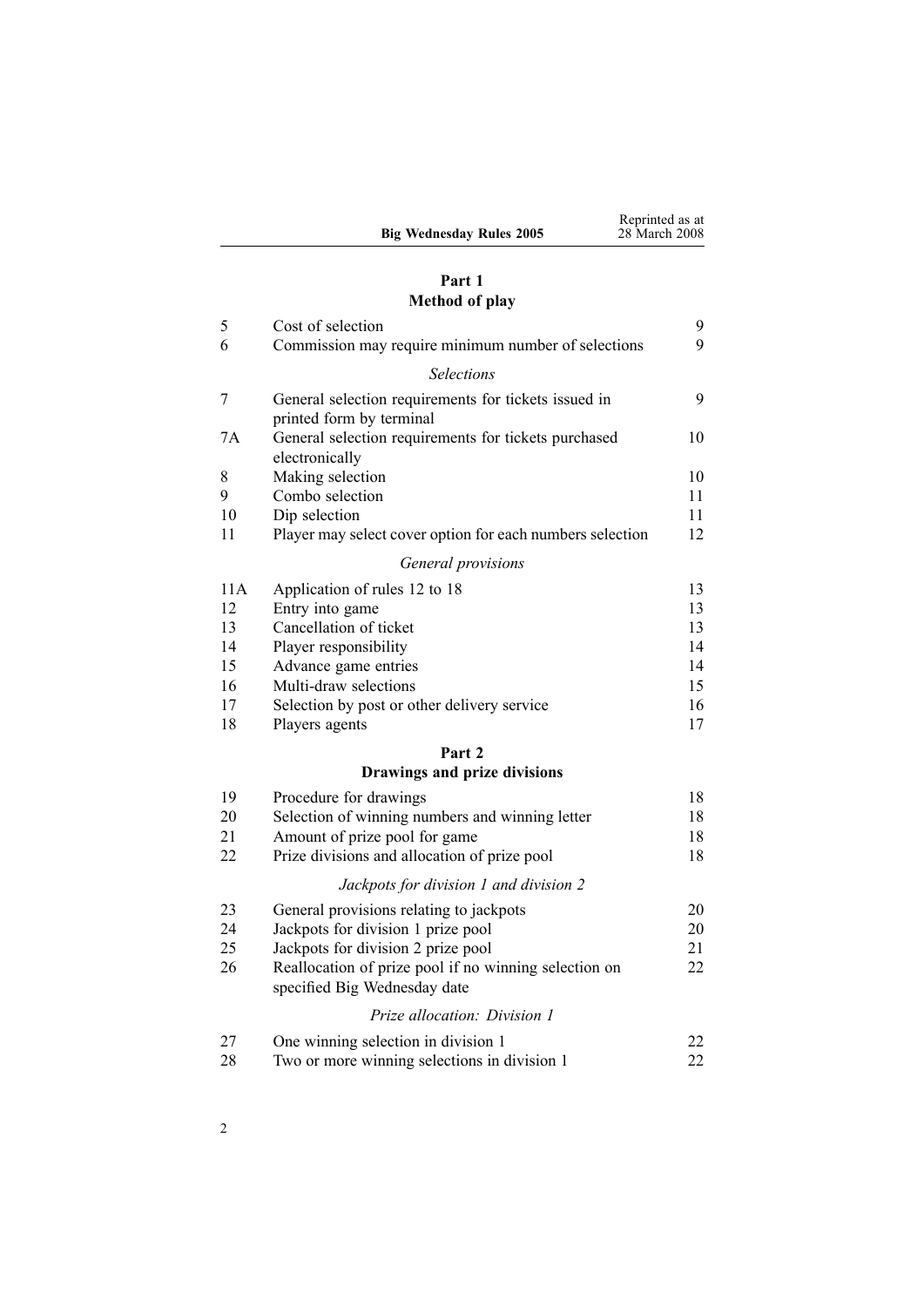|          | Reprinted as at<br>28 March 2008<br><b>Big Wednesday Rules 2005</b>                 |          |
|----------|-------------------------------------------------------------------------------------|----------|
|          | Prize allocation: Other divisions                                                   |          |
| 29       | More than 1 winning selection in other prize divisions                              | 22       |
| 30       | Reallocation of prize pool if no winning selection in<br>divisions below division 2 | 23       |
| 31       | No more than 1 prize for each winning selection                                     | 23       |
|          | General provisions                                                                  |          |
| 32       | Prize reserve fund                                                                  | 23       |
| 33       | Results                                                                             | 24       |
| 34       | Extraordinary prizes                                                                | 24       |
|          | Part 3                                                                              |          |
|          | Payment of prizes and ticket validation requirements                                |          |
| 35       | Payment of prizes                                                                   | 25       |
| 36       | Determination of prize claims                                                       | 25       |
| 37       | Further provisions relating to determination of prize<br>claims                     | 26       |
| 38       | Ticket validation requirements                                                      | 26       |
| 39       | Certain syndicate tickets invalid                                                   | 28       |
| 40       | Consequences of ticket being invalid                                                | 28       |
|          | Part 4                                                                              |          |
|          | <b>Claiming prizes</b>                                                              |          |
| 40A      | Prizes won through tickets purchased electronically                                 | 28       |
| 41       | Time limits on claims                                                               | 29       |
| 42       | Prizes of \$1,000 or less                                                           | 29       |
| 43<br>44 | Prizes of more than \$1,000<br>Payment of prizes of more than \$1,000               | 30<br>30 |
|          |                                                                                     |          |
|          | Division 5 bonus ticket                                                             |          |
| 45       | Division 5 bonus ticket                                                             | 31       |
|          | Part 5                                                                              |          |
|          | <b>Withdrawal of Big Wednesday</b>                                                  |          |
| 46       | Commission may withdraw Big Wednesday                                               | 32       |
| 47       | Public announcement of withdrawal                                                   | 32       |
| 48       | Effect on advance game entries and multi-draw selections                            | 32       |
| 49       | Payment into prize reserve fund                                                     | 33       |
|          | Part 6<br><b>Miscellaneous provisions</b>                                           |          |
| 50       | Limitation on Commission's liability                                                | 34       |
|          |                                                                                     |          |

3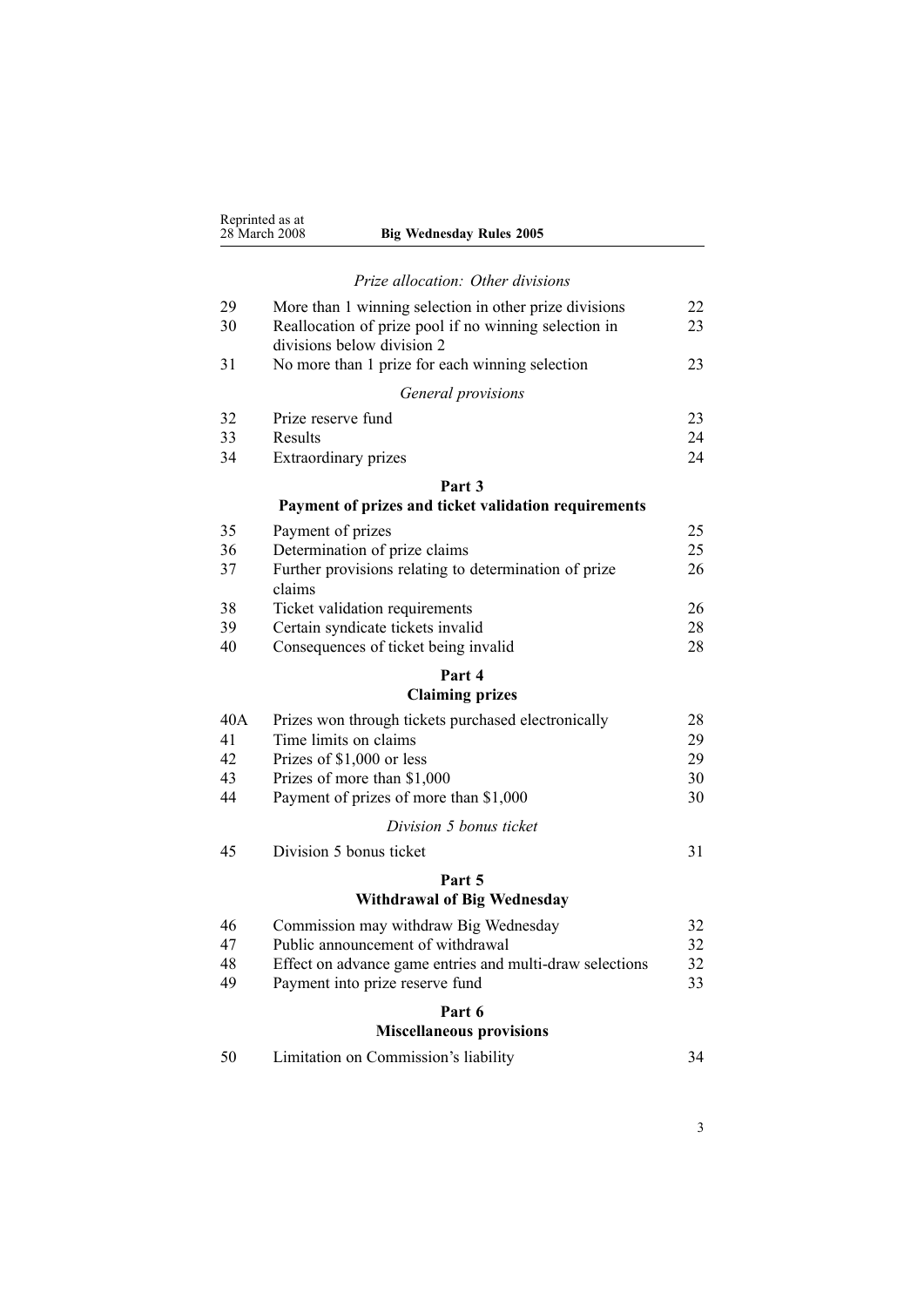<span id="page-3-0"></span>[51](#page-33-0) Decisions of [Commission](#page-33-0) bindin[g](#page-33-0) [34](#page-33-0)

# **Rules**

### **1 Title**

These rules are the Big Wednesday Rules 2005.

### **2 Commencement**

These rules come into force on 1 October 2005.

### **2A Application**

- (1) These rules apply to Big Wednesday tickets, whether they are issued in printed form by <sup>a</sup> terminal or purchased electronically.
- (2) For the purpose of enabling Big Wednesday tickets to be purchased electronically, these rules apply subject to all necessary modifications.
- (3) Despite subclause (2),—
	- (a) <sup>a</sup> reference in these rules to any act done electronically or anything in an electronic form must be read only as <sup>a</sup> reference to Big Wednesday tickets being purchased electronically; and
	- (b) an act that is described in these rules as being done electronically must be done in accordance with any additional instructions provided by the Commission, including any terms and conditions governing the use of the Commission's Internet site for the purchase of those tickets electronically.

Rule 2A: inserted, on 28 March 2008, by [rule](http://www.legislation.govt.nz/pdfLink.aspx?id=DLM1221007) 4 of the Big Wednesday Amendment Rules 2008 (SR 2008/81).

### **3 Interpretation**

In these rules, unless the context otherwise requires,— **Act** means the [Gambling](http://www.legislation.govt.nz/pdfLink.aspx?id=DLM207496) Act 2003

#### **advance game entry**—

(a) means <sup>a</sup> selection in relation to <sup>a</sup> game or games that follow the game that is current at the time of selection; but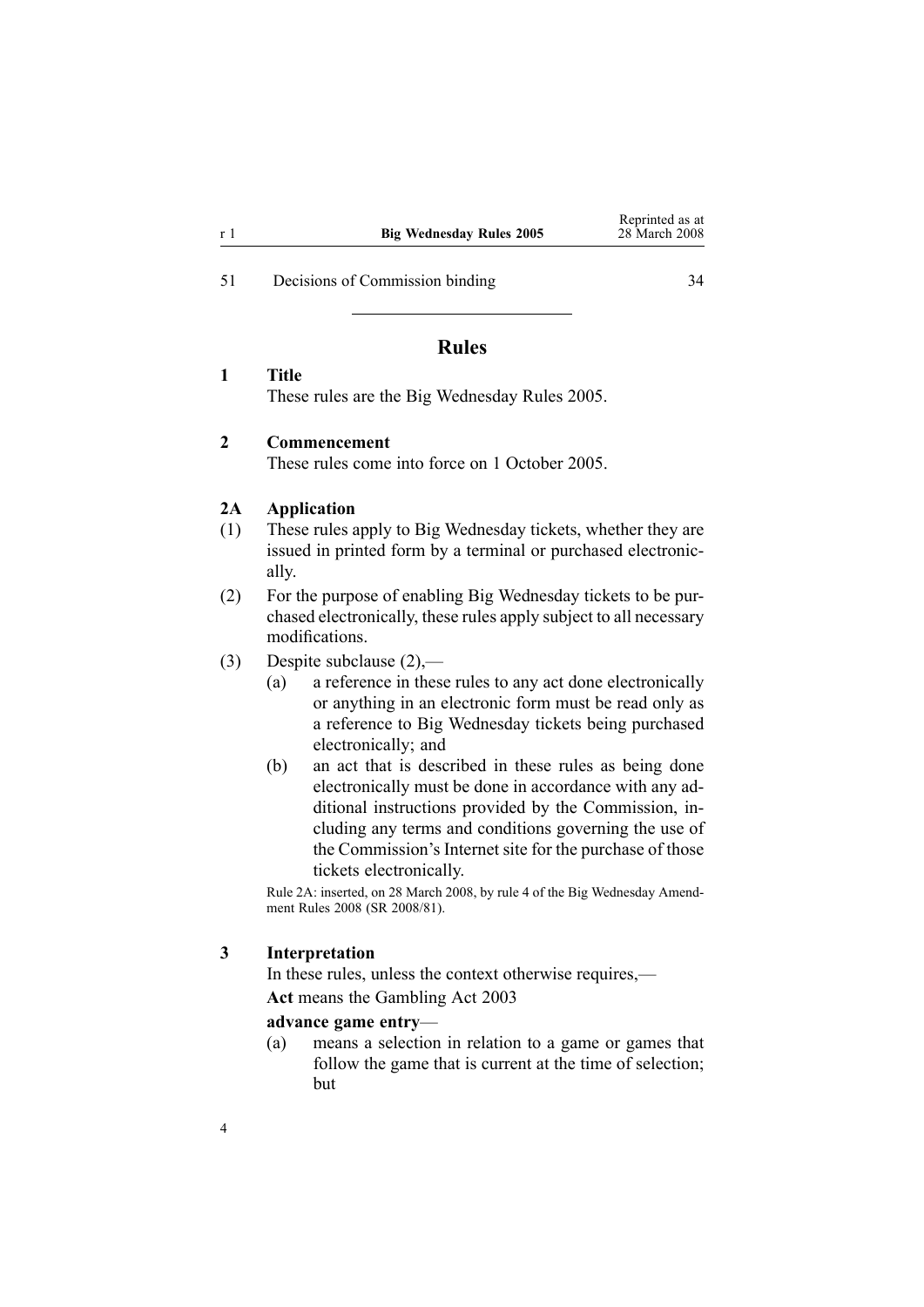$(b)$  does not include a multi-draw selection

# **board**—

- (a) means the following grids shown on <sup>a</sup> coupon:
	- (i) the grid of numbers between 1 and 45 (inclusive); and
		- (ii) either—
			- (A) the grid of letters marked "H" or "T" that corresponds with the grid of numbers; or
			- (B) the grid for the cover option; and
- (b) if more than 1 grid of numbers and letters is shown on <sup>a</sup> coupon, includes each of those grids of numbers and letters denoted by <sup>a</sup> letter of the alphabet on the coupon

**bonus ticket** means <sup>a</sup> ticket issued in accordance with [rule](#page-30-0) 45 **combo dip selection** means <sup>a</sup> combo selection in which <sup>a</sup> player's—

- (a) numbers selection is chosen randomly by the Commission's computer system; and
- (b) letter selection is chosen either—
	- (i) by the player; or
	- (ii) randomly by the Commission's computer system

**combo selection** means the selection of—

- (a) the following numbers as <sup>a</sup> player's numbers selection:
	- (i) each combination of 6 different numbers derived from combining <sup>a</sup> set of 5 different numbers between 1 and 45 (inclusive) (the 5 different numbers being chosen by the player), with each number between 1 and 45 (inclusive) remaining unchosen (called system 5); or
	- (ii) each combination of 6 different numbers that can be derived from <sup>a</sup> set of 8 (called system 8), 9 (called system 9), 10 (called system 10), 11 (called system 11), 12 (called system 12), 13 (called system 13), 14 (called system 14), or 15 (called system 15) different numbers chosen by <sup>a</sup> player from the numbers between 1 and 45 (inclusive); and
- (b) <sup>a</sup> letter selection for each combination of numbers selected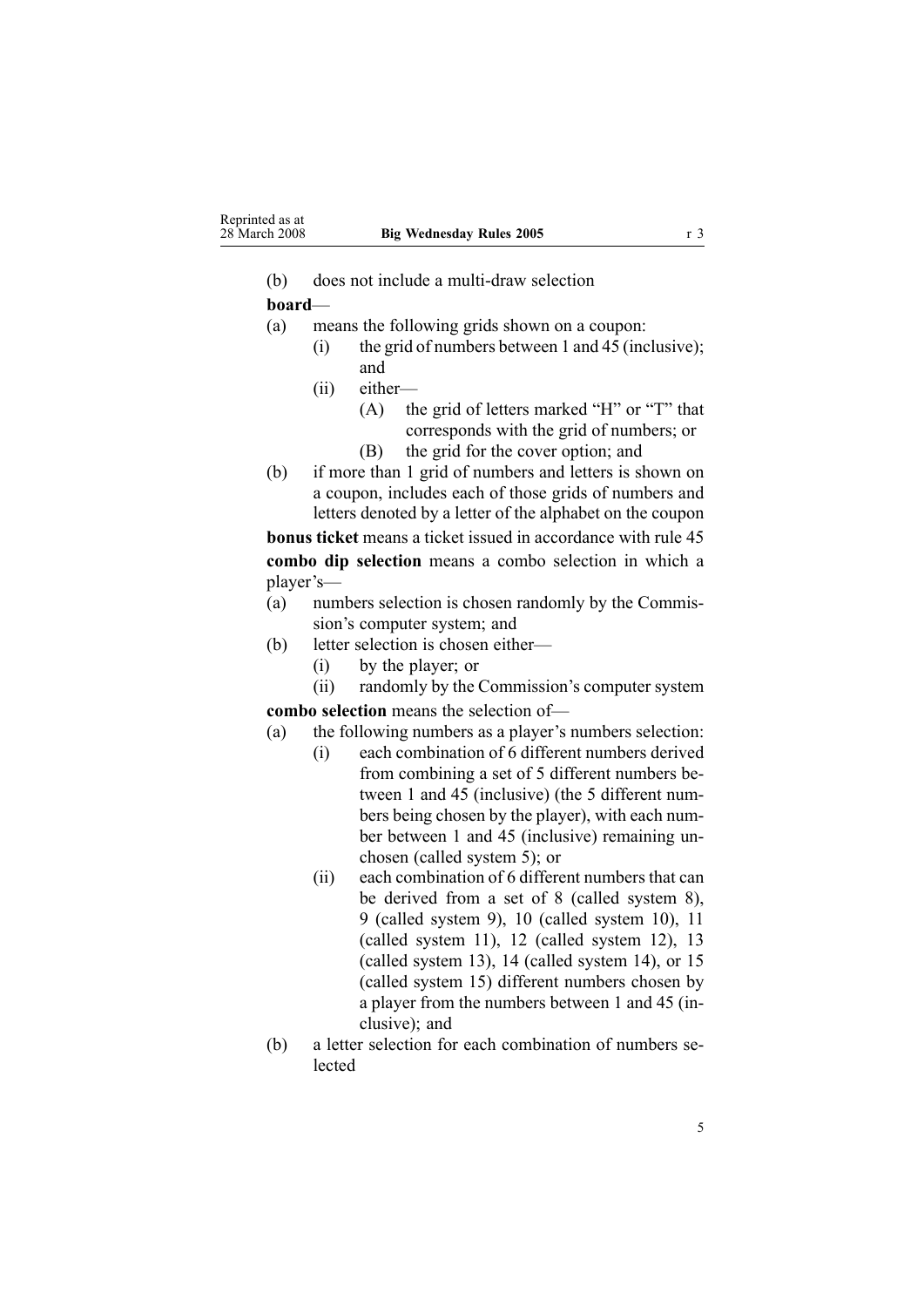**commercial syndicate** means <sup>a</sup> syndicate in or for which any person—

- (a) obtains direct or indirect financial gain for forming, conducting, assisting in forming or conducting, or promoting the syndicate; or
- (b) advertises, by any means, that he or she will receive money for the syndicate

**Commission** means the New Zealand Lotteries Commission continued under the Act

**coupon**, in relation to Big Wednesday, means <sup>a</sup> coupon provided by the Commission in printed form or by electronic means that contains at least 1 board for use in making <sup>a</sup> player selection

**cover option** means a selection by a player of both the letter "H" and the letter "T" to apply in relation to each numbers selection

**dip selection** means the selection of—

- (a) 6 different numbers chosen from the numbers between 1 and 45 (inclusive) randomly by the Commission's computer system; and
- (b) either the letter "H" or the letter "T" chosen—
	- (i) by the player; or
	- (ii) randomly by the Commission's computer system

drawing, in relation to Big Wednesday, means the process that is used to randomly select—

- (a) the winning numbers; and
- (b) the winning letter

**electronic** includes electrical, digital, magnetic, optical, electromagnetic, biometric, and photonic

**game** means <sup>a</sup> game of Big Wednesday beginning at the time ticket sales for the game commence and ending with <sup>a</sup> drawing on <sup>a</sup> date determined by the Commission before the game begins

**letter selection** means the selection of the letter "H" or the letter "T" made in conjunction with <sup>a</sup> numbers selection

**mail order retailer** means <sup>a</sup> retailer appointed by the Commission as <sup>a</sup> mail order selling agen<sup>t</sup> for Big Wednesday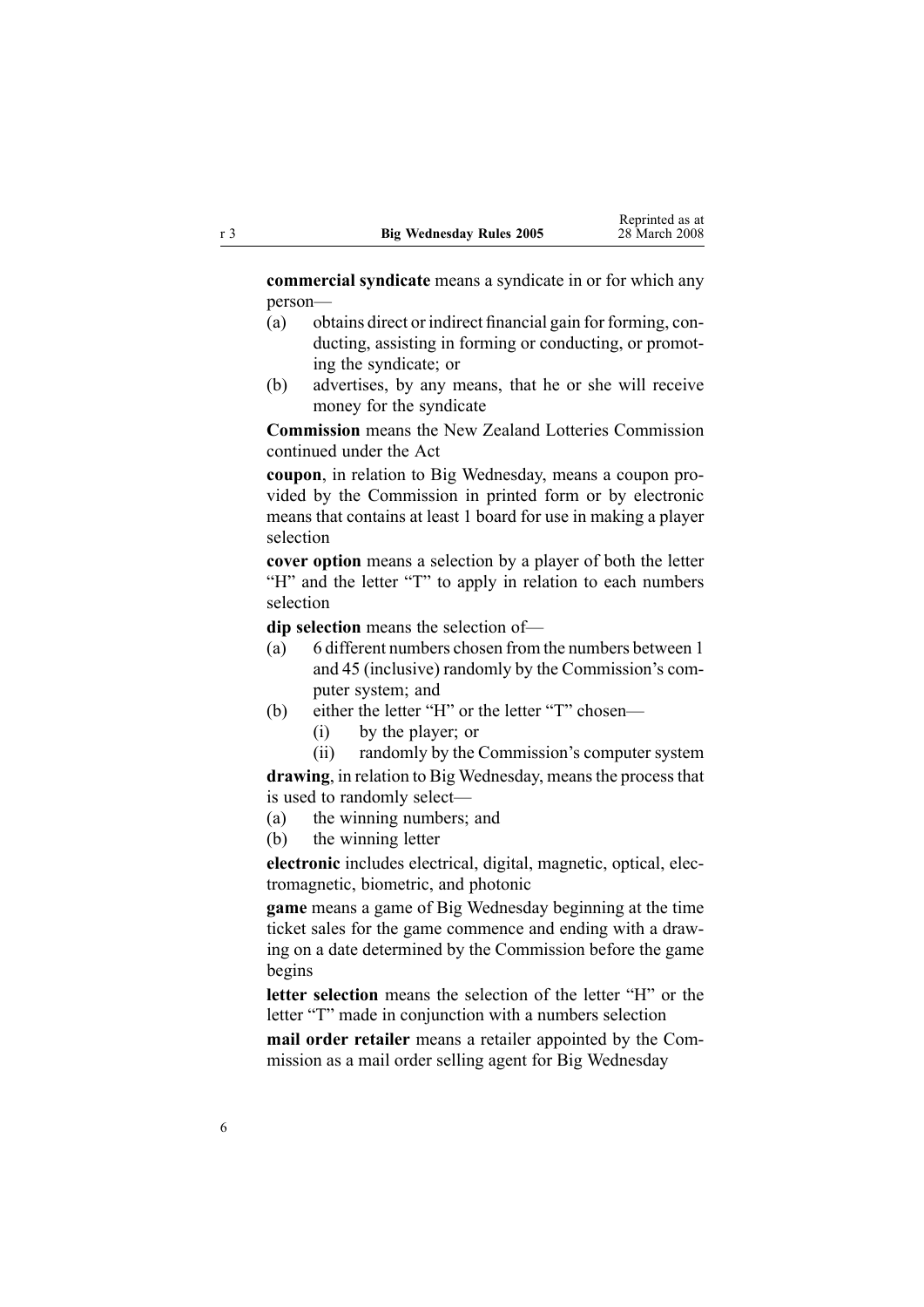**maximum number of games** means the maximum number of games of Big Wednesday after which no further additions to the division 1 prize pool or the division 2 prize pool (as the case may be) may be made under [rule](#page-19-0) 24 or [rule](#page-20-0) 25

**multi-draw selection** means a selection for 2 or more consecutive games

**numbers selection** means the selection of 6 numbers between 1 and 45 (inclusive) made in conjunction with a letter selection **paymen<sup>t</sup>** includes the handing over of <sup>a</sup> prize

**player** means <sup>a</sup> person participating in <sup>a</sup> game

**players agen<sup>t</sup>** means an agen<sup>t</sup> approved by the Commission to undertake, on behalf of players, the services described in rule 18

**prize** means—

- (a) prize money or a non-cash prize (or a combination of both); or
- (b) <sup>a</sup> bonus ticket

**prize money** includes the cash value of a non-cash prize **prize reserve fund** means the fund established by the Commission under [rule](http://www.legislation.govt.nz/pdfLink.aspx?id=DLM19765) 37 of the Lotto Rules 2000

**purchased electronically**, in relation to <sup>a</sup> ticket,—

- (a) means purchased from the Commission by electronic means; but
- (b) does not include <sup>a</sup> purchase made from any other retailer or <sup>a</sup> purchase made by pos<sup>t</sup> or other delivery service

### **retailer**—

- (a) means the Commission; and
- (b) includes any person, company, partnership, or association appointed by the Commission as <sup>a</sup> selling agen<sup>t</sup> for Big Wednesday

**selection** means—

- (a) <sup>a</sup> numbers selection; and
- (b) <sup>a</sup> letter selection made in conjunction with the numbers selection

# **specified Big Wednesday date** means—

(a) in relation to the division 1 prize pool, the date on which, if there is no division 1 winning selection in the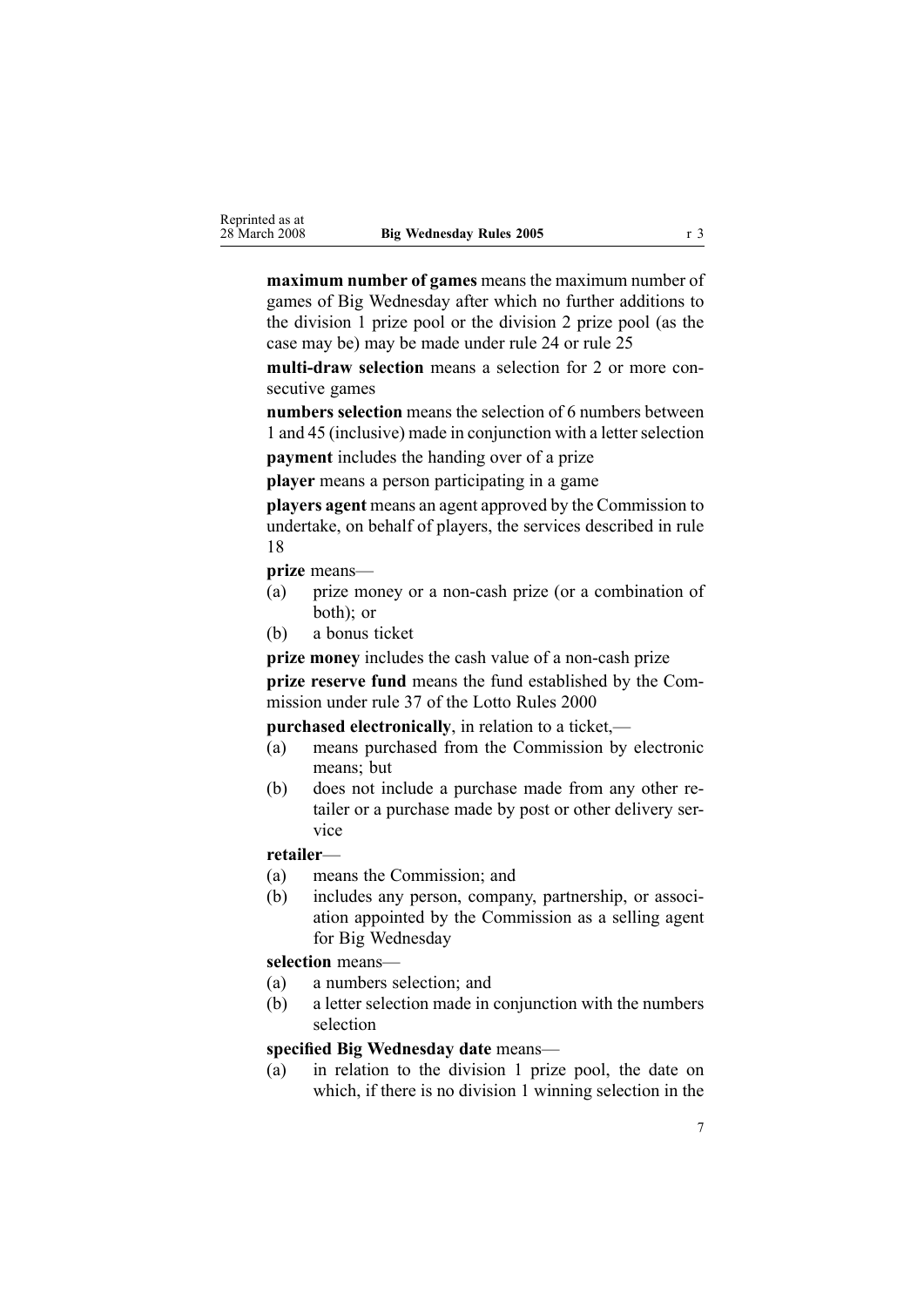drawing of the game on that date, the total division 1 prize pool that may be won in that game must be added to the prize pool allocation for the next lowest prize division of that game with 1 or more winning selections:

(b) in relation to the division 2 prize pool, the date on which, if there is no division 2 winning selection in the drawing of the game on that date, the total division 2 prize pool that may be won in that game must be added to the prize pool allocation for the next lowest prize division of that game with 1 or more winning selections

**syndicate** means <sup>a</sup> combination of persons, whether formal or informal, having as its purpose, or as one of its purposes, the sharing directly or indirectly in the prizes of <sup>a</sup> game

**terminal** means an online computer terminal installed by the Commission for the purpose of issuing tickets and entering, receiving, and processing Big Wednesday transactions

**threshold amount** means the total available division 1 prize pool or division 2 prize pool (as the case may be) after which no further additions may be made

**ticket** means <sup>a</sup> ticket that—

- (a) records selections, the game number or numbers, cost, and other information as determined by the Commission; and
- (b) is either issued in printed form by <sup>a</sup> terminal or purchased electronically

**turnover**, in relation to <sup>a</sup> game, means the gross receipts from total ticket sales for that game, less the total of—

- (a) the amount of goods and services tax charged in respec<sup>t</sup> of the supply of services by the Commission to players in the game; and
- (b) the amount of lottery duty payable by the Commission under the [Gaming](http://www.legislation.govt.nz/pdfLink.aspx?id=DLM398477) Duties Act 1971 in respec<sup>t</sup> of the game

**winning letter** means either the letter "H" (representing Heads) or the letter "T" (representing Tails) that is randomly drawn before or after the winning numbers have been drawn

**winning numbers** means the first 6 numbers between 1 and 45 (inclusive) that are randomly drawn at each drawing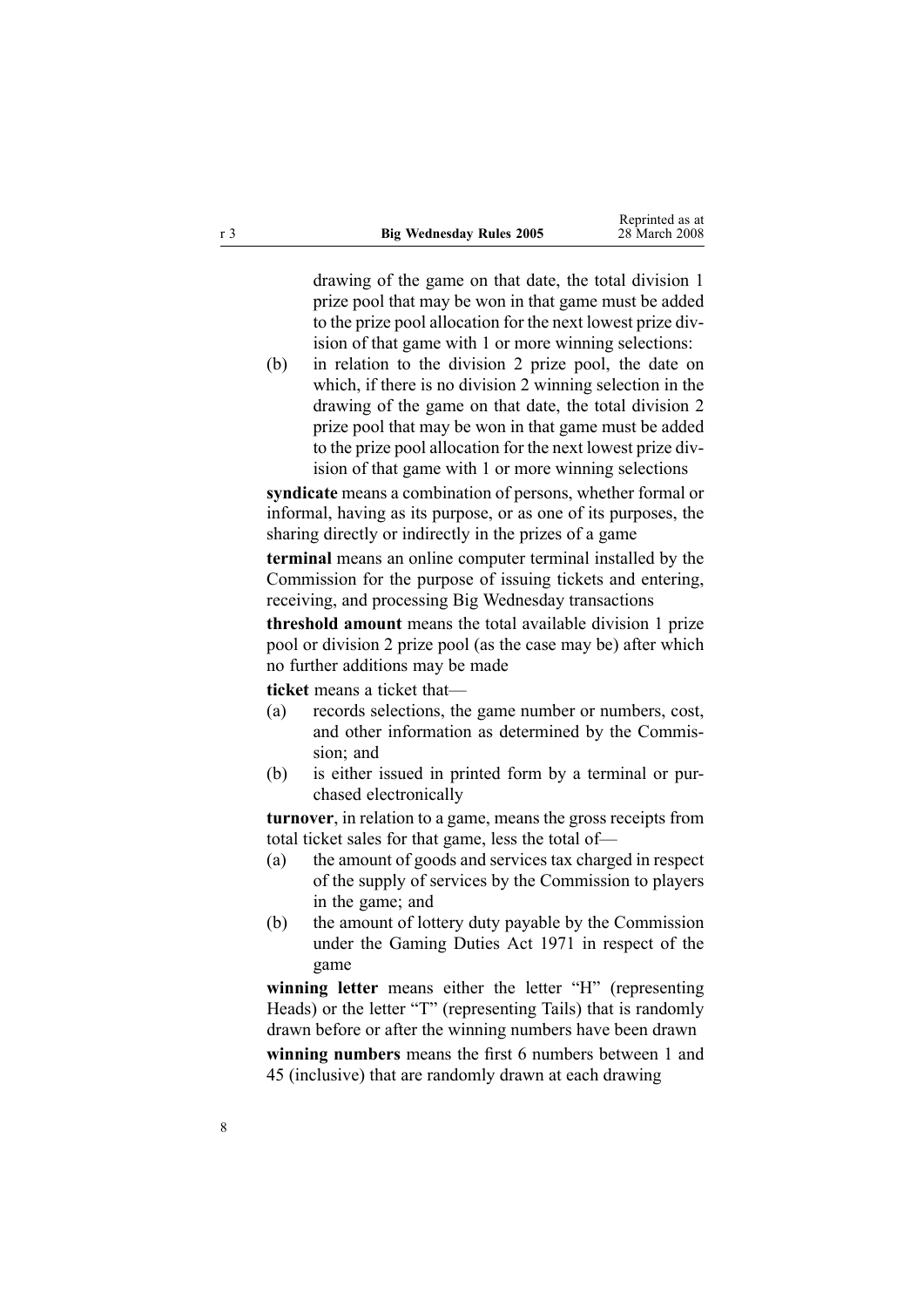<span id="page-8-0"></span>**winning selection** means, in relation to <sup>a</sup> game of Big Wednesday, <sup>a</sup> selection recorded on <sup>a</sup> ticket that correctly matches in that game—

- (a) the 6 winning numbers and the winning letter:
- (b) any 3 or more of the winning numbers.

Rule 3 **coupon**: substituted, on 28 March 2008, by rule [5\(1\)](http://www.legislation.govt.nz/pdfLink.aspx?id=DLM1221009) of the Big Wednesday Amendment Rules 2008 (SR 2008/81).

Rule 3 **electronic**: inserted, on 28 March 2008, by rule [5\(2\)](http://www.legislation.govt.nz/pdfLink.aspx?id=DLM1221009) of the Big Wednesday Amendment Rules 2008 (SR 2008/81).

Rule 3 **purchased electronically**: inserted, on 28 March 2008, by rule [5\(2\)](http://www.legislation.govt.nz/pdfLink.aspx?id=DLM1221009) of the Big Wednesday Amendment Rules 2008 (SR 2008/81).

Rule 3 **ticket**: substituted, on 28 March 2008, by rule [5\(3\)](http://www.legislation.govt.nz/pdfLink.aspx?id=DLM1221009) of the Big Wednesday Amendment Rules 2008 (SR 2008/81).

### **4 Big Wednesday**

Big Wednesday is <sup>a</sup> New Zealand lottery in which each player endeavours to win prizes by selecting or being allocated <sup>a</sup> numbers selection in conjunction with <sup>a</sup> letter selection and attempting to match both—

- (a) the numbers selection with the winning numbers; and
- (b) the letter selection with the winning letter.

# **Part 1 Method of play**

## **5 Cost of selection**

The cost of <sup>a</sup> Big Wednesday selection is the cost determined by the Commission.

### **6 Commission may require minimum number of selections**

The Commission may require <sup>a</sup> player to make, at any one time, <sup>a</sup> minimum number of Big Wednesday selections.

### *Selections*

### **7 General selection requirements for tickets issued in printed form by terminal**

- (1) For <sup>a</sup> ticket issued in printed form by <sup>a</sup> terminal, <sup>a</sup> selection is made by <sup>a</sup> player marking, by hand, boxes on <sup>a</sup> board on <sup>a</sup> coupon constituting the player's—
	- (a) numbers selection; and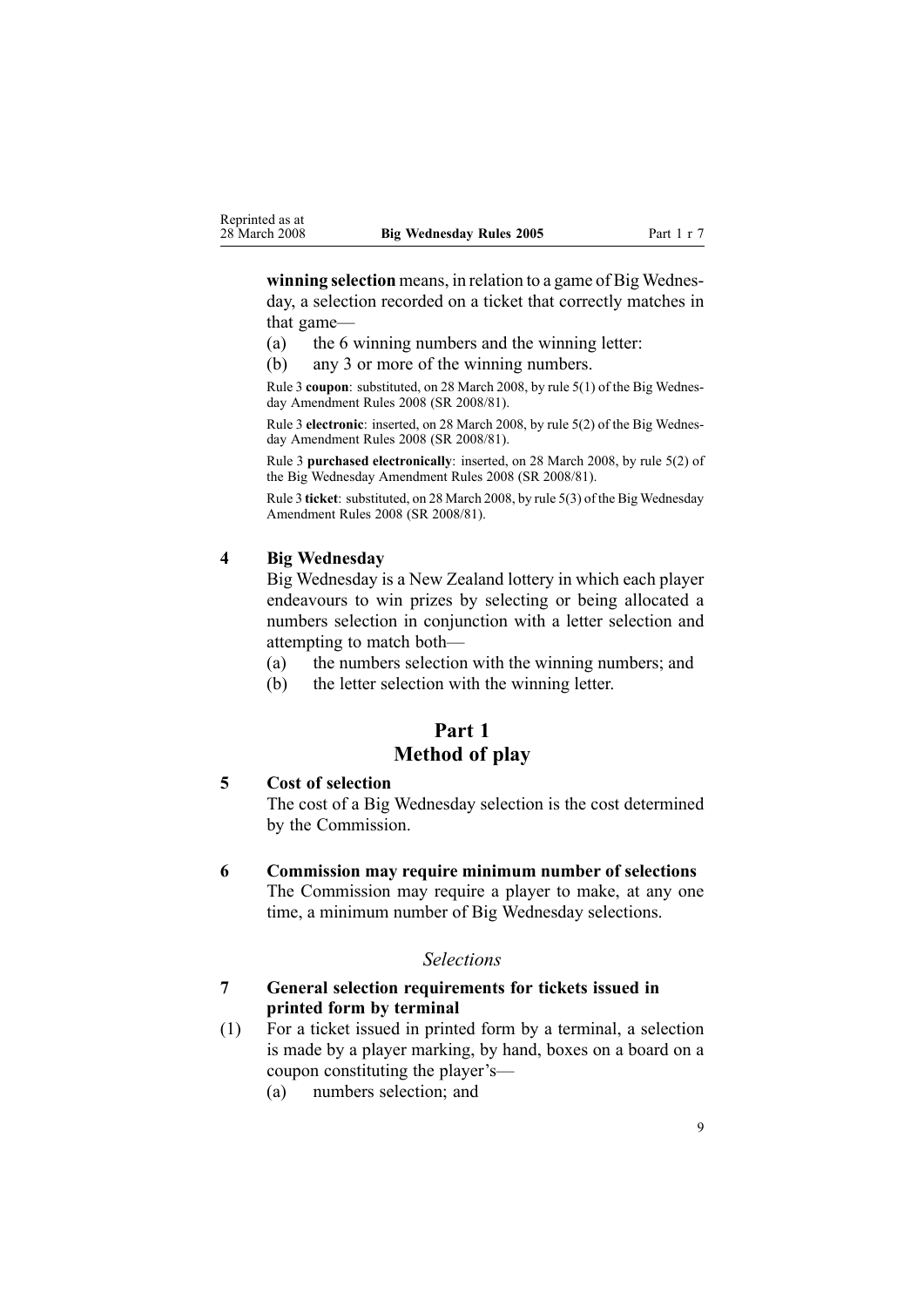(b) letter selection.

- <span id="page-9-0"></span>(2) The player must mark the boxes specified in subclause  $(1)$  with <sup>a</sup> vertical line that does not extend beyond the outline of the box.
- (3) A board that is not marked by hand in accordance with subclause (1), but is marked by <sup>a</sup> machine or some other means, is invalid and must not be processed by the retailer.
- (4) A player may submit <sup>a</sup> coupon completed in accordance with this rule to <sup>a</sup> retailer for processing through the terminal to obtain <sup>a</sup> ticket recording the player selections marked on the coupon.

Rule 7 heading: amended, on 28 March 2008, by rule [6\(1\)](http://www.legislation.govt.nz/pdfLink.aspx?id=DLM1221020) of the Big Wednesday Amendment Rules 2008 (SR 2008/81).

Rule 7(1): substituted, on 28 March 2008, by rule [6\(2\)](http://www.legislation.govt.nz/pdfLink.aspx?id=DLM1221020) of the Big Wednesday Amendment Rules 2008 (SR 2008/81).

Rule 7(3): amended, on 28 March 2008, by rule [6\(3\)](http://www.legislation.govt.nz/pdfLink.aspx?id=DLM1221020) of the Big Wednesday Amendment Rules 2008 (SR 2008/81).

### **7A General selection requirements for tickets purchased electronically**

- (1) For <sup>a</sup> ticket purchased electronically, <sup>a</sup> selection is made by <sup>a</sup> player making <sup>a</sup> selection electronically on <sup>a</sup> coupon.
- (2) A player may electronically submit <sup>a</sup> coupon completed in accordance with this rule to electronically purchase <sup>a</sup> ticket recording the player selections made on the coupon. Rule 7A: inserted, on 28 March 2008, by [rule](http://www.legislation.govt.nz/pdfLink.aspx?id=DLM1221021) 7 of the Big Wednesday Amendment Rules 2008 (SR 2008/81).

#### **8 Making selection**

A player makes <sup>a</sup> selection by—

- (a) marking or selecting electronically 6 boxes that constitute the player's numbers selection; and
- (b) marking or selecting electronically <sup>a</sup> letter selection on the same board on which the numbers selection has been made.

Rule 8: substituted, on 28 March 2008, by [rule](http://www.legislation.govt.nz/pdfLink.aspx?id=DLM1221023) 8 of the Big Wednesday Amendment Rules 2008 (SR 2008/81).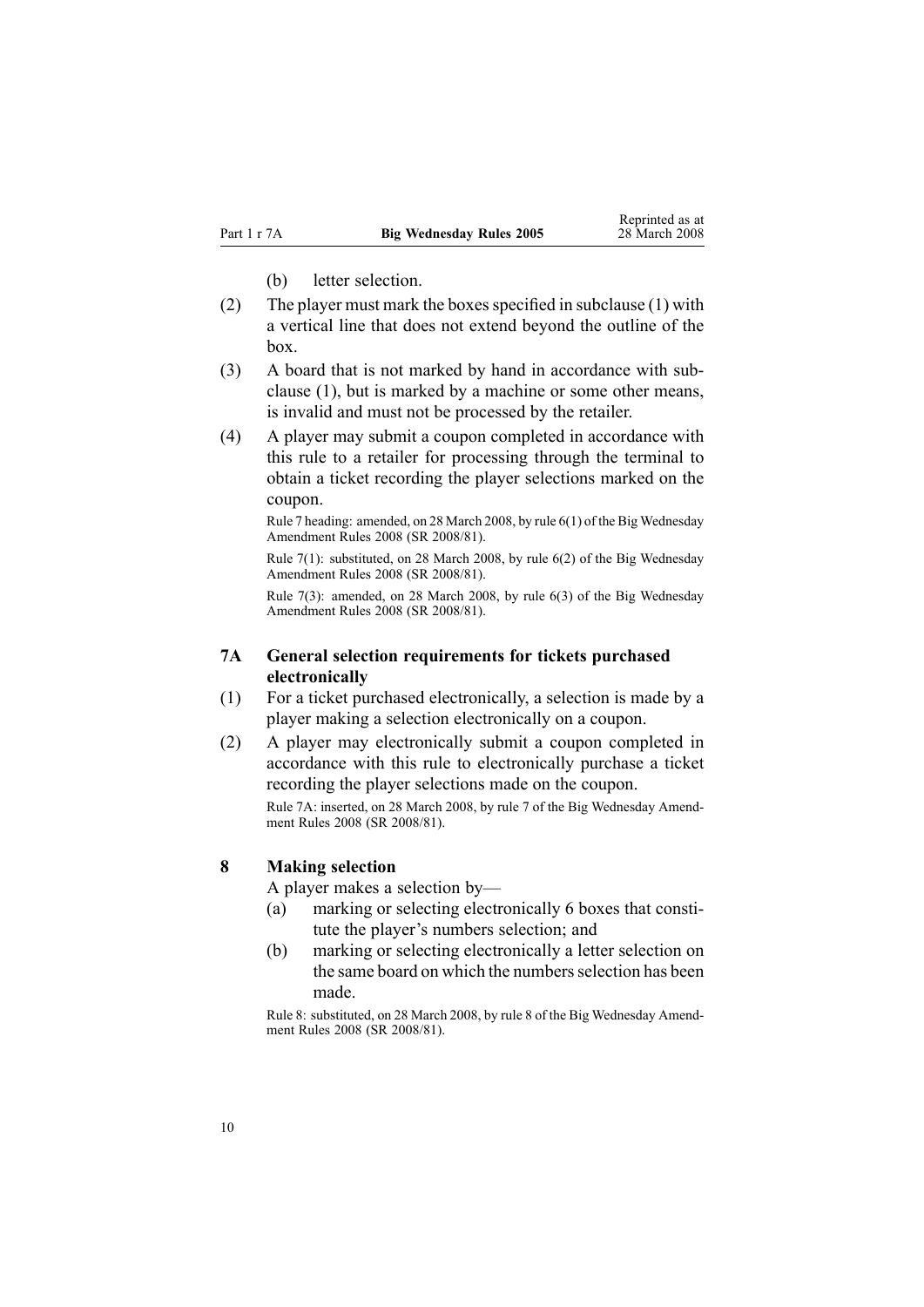### <span id="page-10-0"></span>**9 Combo selection**

- (1) The Commission is not required to, but may, in the case of <sup>a</sup> ticket issued in printed form by <sup>a</sup> terminal or <sup>a</sup> ticket purchased electronically, or in both cases, permit players to make their selections by means of 1 or more systems for <sup>a</sup> combo selection.
- (2) A combo selection is made by <sup>a</sup> player marking, or selecting electronically, <sup>a</sup> combo selection on <sup>a</sup> board.
- (3) For the purposes of subclause (2), <sup>a</sup> player making <sup>a</sup> combo selection must also mark, by hand, with a vertical line, or select electronically, the appropriate combo selection box adjacent to the board on the coupon corresponding to the combo selection chosen.

Rule 9(1): substituted, on 28 March 2008, by rule [9\(1\)](http://www.legislation.govt.nz/pdfLink.aspx?id=DLM1221025) of the Big Wednesday Amendment Rules 2008 (SR 2008/81).

Rule 9(2): amended, on 28 March 2008, by rule [9\(2\)](http://www.legislation.govt.nz/pdfLink.aspx?id=DLM1221025) of the Big Wednesday Amendment Rules 2008 (SR 2008/81).

Rule 9(3): amended, on 28 March 2008, by rule [9\(3\)](http://www.legislation.govt.nz/pdfLink.aspx?id=DLM1221025) of the Big Wednesday Amendment Rules 2008 (SR 2008/81).

### **10 Dip selection**

- (1) If <sup>a</sup> player requests or selects <sup>a</sup> dip selection,—
	- (a) the retailer (without requiring <sup>a</sup> coupon) may, through the terminal, issue a ticket that has recorded on it the dip selection: or
	- (b) <sup>a</sup> ticket may be issued electronically that has recorded on it the dip selection.
- (2) For the purposes of this rule, <sup>a</sup> player may make <sup>a</sup> letter selection in conjunction with <sup>a</sup> numbers selection (made in accordance with subclause (1)) by—
	- (a) advising the retailer, when making <sup>a</sup> dip selection,—
		- (i) of the player's letter selection; or
		- $(ii)$  that the player wants the Commission's computer system to randomly choose the player's letter selection; or
	- (b) doing either of the following:
		- (i) selecting electronically <sup>a</sup> letter selection; or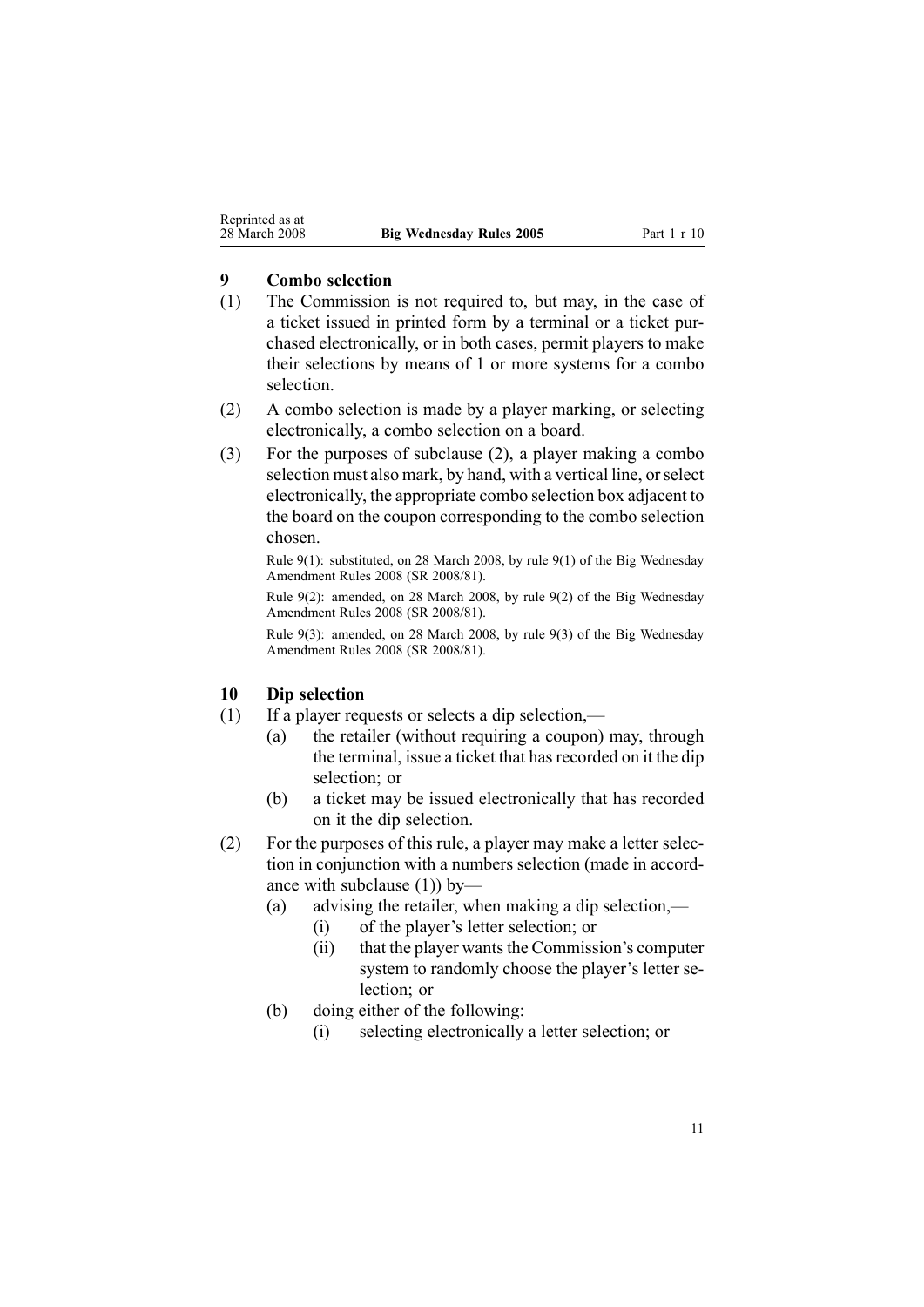- (ii) indicating electronically that the player wants the Commission's computer system to randomly choose the player's letter selection.
- <span id="page-11-0"></span>(3) If <sup>a</sup> player—
	- (a) advises the retailer of his or her letter selection in accordance with subclause  $(2)(a)(i)$  or selects electronically his or her letter selection in accordance with subclause  $(2)(b)(i)$ , that selection applies in conjunction with each numbers selection made by the Commission's computer system:
	- (b) requests that the Commission's computer system choose his or her letter selection in accordance with subclause  $(2)(a)(ii)$  or  $(b)(ii)$ , the Commission's computer system will, in conjunction with each numbers selection made by the computer, randomly choose the player's letter selection.

Rule 10(1): substituted, on 28 March 2008, by rule [10\(1\)](http://www.legislation.govt.nz/pdfLink.aspx?id=DLM1221026) of the Big Wednesday Amendment Rules 2008 (SR 2008/81).

Rule 10(2): substituted, on 28 March 2008, by rule [10\(1\)](http://www.legislation.govt.nz/pdfLink.aspx?id=DLM1221026) of the Big Wednesday Amendment Rules 2008 (SR 2008/81).

Rule  $10(3)(a)$ : amended, on 28 March 2008, by rule  $10(2)(a)$  of the Big Wednesday Amendment Rules 2008 (SR 2008/81).

Rule 10(3)(b): amended, on 28 March 2008, by rule [10\(2\)\(b\)](http://www.legislation.govt.nz/pdfLink.aspx?id=DLM1221026) of the Big Wednesday Amendment Rules 2008 (SR 2008/81).

### **11 Player may select cover option for each numbers selection**

- (1) Despite [rules](#page-9-0) 8, [9](#page-10-0), and [10](#page-10-0), <sup>a</sup> player may, instead of making or requesting <sup>a</sup> letter selection, select the cover option to apply in relation to each numbers selection made or requested by the player as the case may be.
- (2) A player selects the cover option—
	- (a) in the case of <sup>a</sup> selection under [rule](#page-9-0) 8 or <sup>a</sup> combo selection under [rule](#page-10-0) 9, by marking, or selecting electronically, the box headed "both  $H \& T$ " on the same coupon on which his or her numbers selection has been made:
	- (b) in the case of <sup>a</sup> dip selection under [rule](#page-10-0) 10, by advising the retailer, or indicating electronically, that the player wants the cover option to apply in relation to each of the player's numbers selections.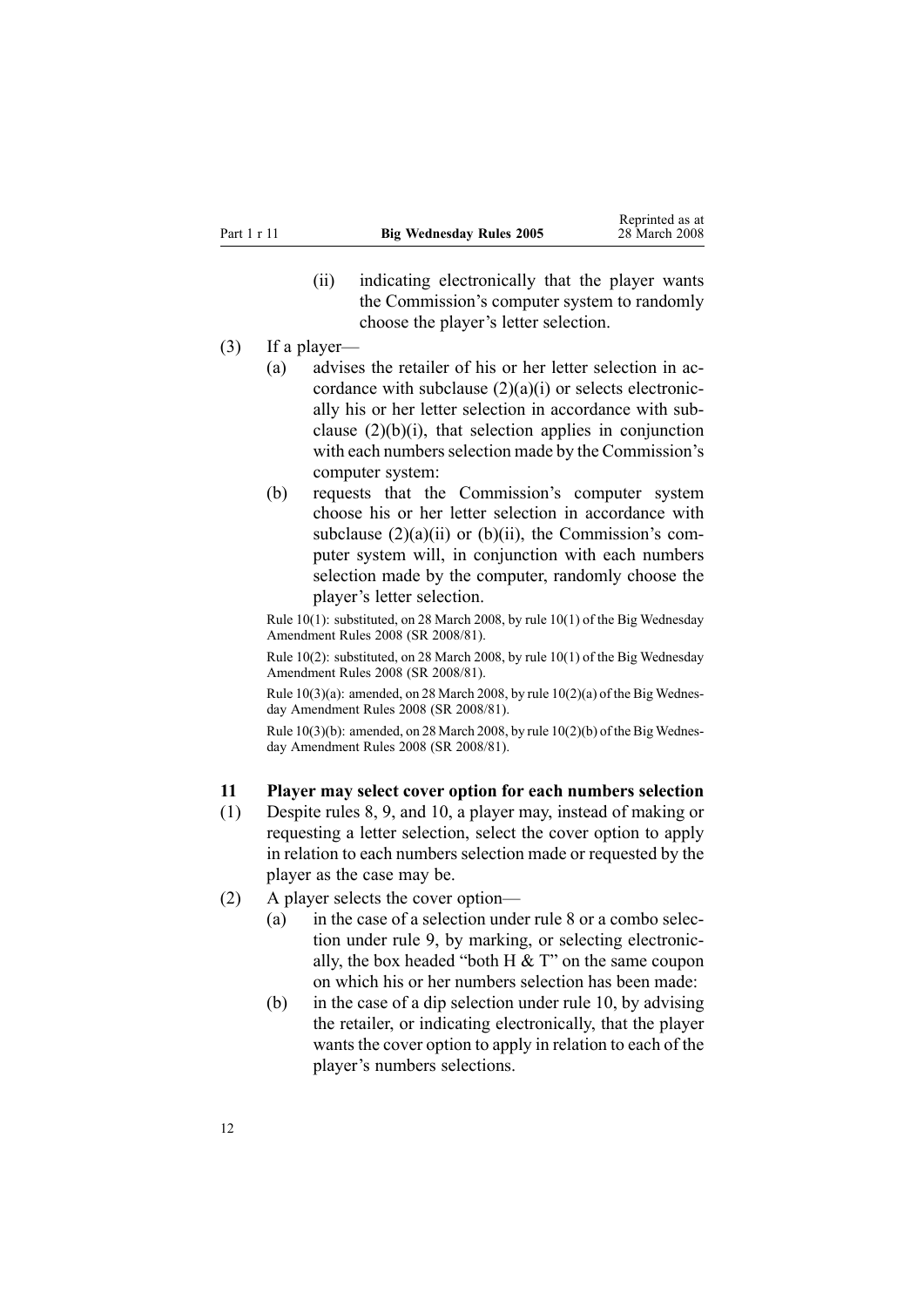<span id="page-12-0"></span>

| Reprinted as at |                              |
|-----------------|------------------------------|
| 28 March 2008   | <b>Big Wednesday Rules 2</b> |

(3) To avoid doubt, the selection of the cover option for each numbers selection results in 2 separate selections being recorded on 1 or more tickets for each numbers selection, one being the numbers selection made in conjunction with the letter "H" and the other being the numbers selection made in conjunction with the letter "T".

Rule 11(1): amended, on 28 March 2008, by rule [11\(1\)\(a\)](http://www.legislation.govt.nz/pdfLink.aspx?id=DLM1221027) of the Big Wednesday Amendment Rules 2008 (SR 2008/81).

Rule 11(1): amended, on 28 March 2008, by rule [11\(1\)\(b\)](http://www.legislation.govt.nz/pdfLink.aspx?id=DLM1221027) of the Big Wednesday Amendment Rules 2008 (SR 2008/81).

Rule 11(2)(a): amended, on 28 March 2008, by rule [11\(2\)](http://www.legislation.govt.nz/pdfLink.aspx?id=DLM1221027) of the Big Wednesday Amendment Rules 2008 (SR 2008/81).

Rule 11(2)(b): amended, on 28 March 2008, by rule [11\(3\)](http://www.legislation.govt.nz/pdfLink.aspx?id=DLM1221027) of the Big Wednesday Amendment Rules 2008 (SR 2008/81).

### *General provisions*

### **11A Application of rules 12 to 18**

- (1) Rules 12 to 18 apply to <sup>a</sup> ticket issued in printed form by <sup>a</sup> terminal, but only rules 12, [14\(1\)](#page-13-0) and (3), and [16](#page-14-0) apply to <sup>a</sup> ticket purchased electronically.
- (2) To avoid doubt and for the purposes of rule 13, <sup>a</sup> ticket purchased electronically cannot be cancelled.

Rule 11A: inserted, on 28 March 2008, by [rule](http://www.legislation.govt.nz/pdfLink.aspx?id=DLM1221028) 12 of the Big Wednesday Amendment Rules 2008 (SR 2008/81).

### **12 Entry into game**

- (1) Each selection on <sup>a</sup> ticket is <sup>a</sup> separate entry for <sup>a</sup> game.
- (2) A ticket is the only proof of <sup>a</sup> selection and is accordingly the only valid basis for claiming <sup>a</sup> prize.
- (3) A coupon has no monetary or prize value and does not in any circumstances constitute evidence of the purchase of <sup>a</sup> ticket or <sup>a</sup> selection.

### **13 Cancellation of ticket**

(1) A ticket may be cancelled only if it is returned to the issuing retailer before the close of ticket sales on the same day that it is purchased.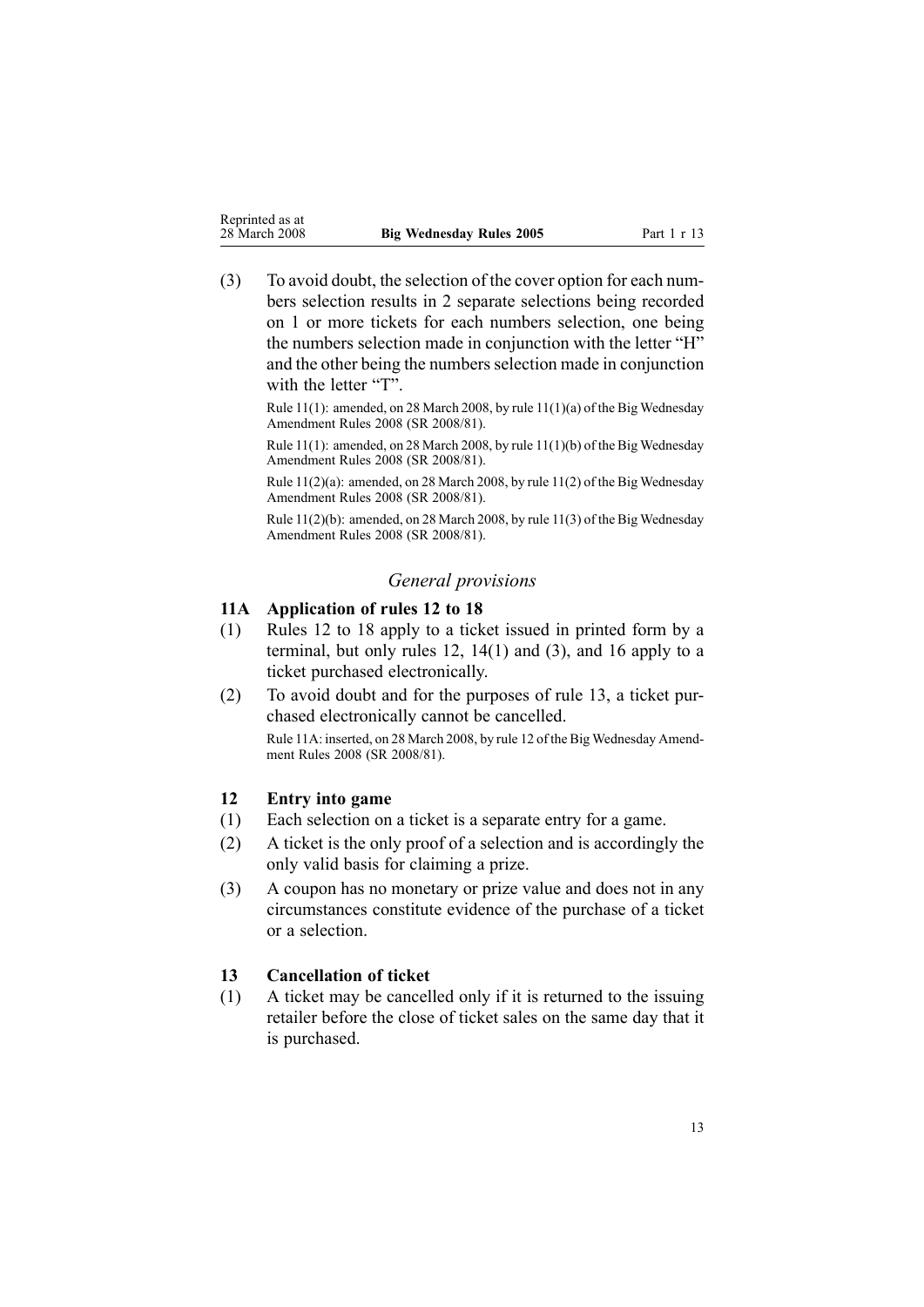<span id="page-13-0"></span>

| Part 1 r 14 | <b>Big Wednesday Rules 2005</b> | weblumou as a<br>28 March 2008 |  |
|-------------|---------------------------------|--------------------------------|--|
|             |                                 |                                |  |

Reprinted as at

- (2) A ticket purchased on the day of drawing and eligible for that drawing may be cancelled only if it is returned to the issuing retailer on that day before ticket sales for the game close.
- (3) On cancellation of <sup>a</sup> ticket, the player is entitled to <sup>a</sup> refund from the retailer equal to the cost of the ticket.
- (4) If <sup>a</sup> ticket is cancelled, all selections recorded on the ticket are cancelled.
- (5) This rule is subject to rules 14(4), [17\(6\)](#page-15-0), [18\(7\)](#page-16-0), [39\(2\)](#page-27-0), [45\(5\)](#page-30-0), and [48\(2\)](#page-31-0).

# **14 Player responsibility**

- (1) It is the sole responsibility of <sup>a</sup> player to verify that the selections recorded or displayed on the player's ticket correspond with those that the player made or requested and that the game number and date of drawing are correct, either, as the case may be,—
	- (a) by checking the ticket issued in printed form by <sup>a</sup> terminal; or
	- (b) before confirming the purchase of the ticket electronically.
- (2) By accepting <sup>a</sup> ticket issued in printed form, the player istaken to have accepted that the selections recorded on the ticket correspond with those that the player marked or requested.
- (3) Neither the Commission nor any other retailer is in any circumstances liable for any errors or omissions in respec<sup>t</sup> of the information recorded on any ticket (whether in relation to <sup>a</sup> selection, game numbers, or otherwise).
- (4) Cancellation of <sup>a</sup> ticket under [rule](#page-12-0) 13 constitutes <sup>a</sup> player's or other claimant's only remedy if there is an error or omission on <sup>a</sup> ticket.

Rule 14(1): substituted, on 28 March 2008, by rule [13\(1\)](http://www.legislation.govt.nz/pdfLink.aspx?id=DLM1221030) of the Big Wednesday Amendment Rules 2008 (SR 2008/81).

Rule 14(2): amended, on 28 March 2008, by rule [13\(2\)](http://www.legislation.govt.nz/pdfLink.aspx?id=DLM1221030) of the Big Wednesday Amendment Rules 2008 (SR 2008/81).

# **15 Advance game entries**

(1) The Commission may give players the option of making an advance game entry for <sup>a</sup> game.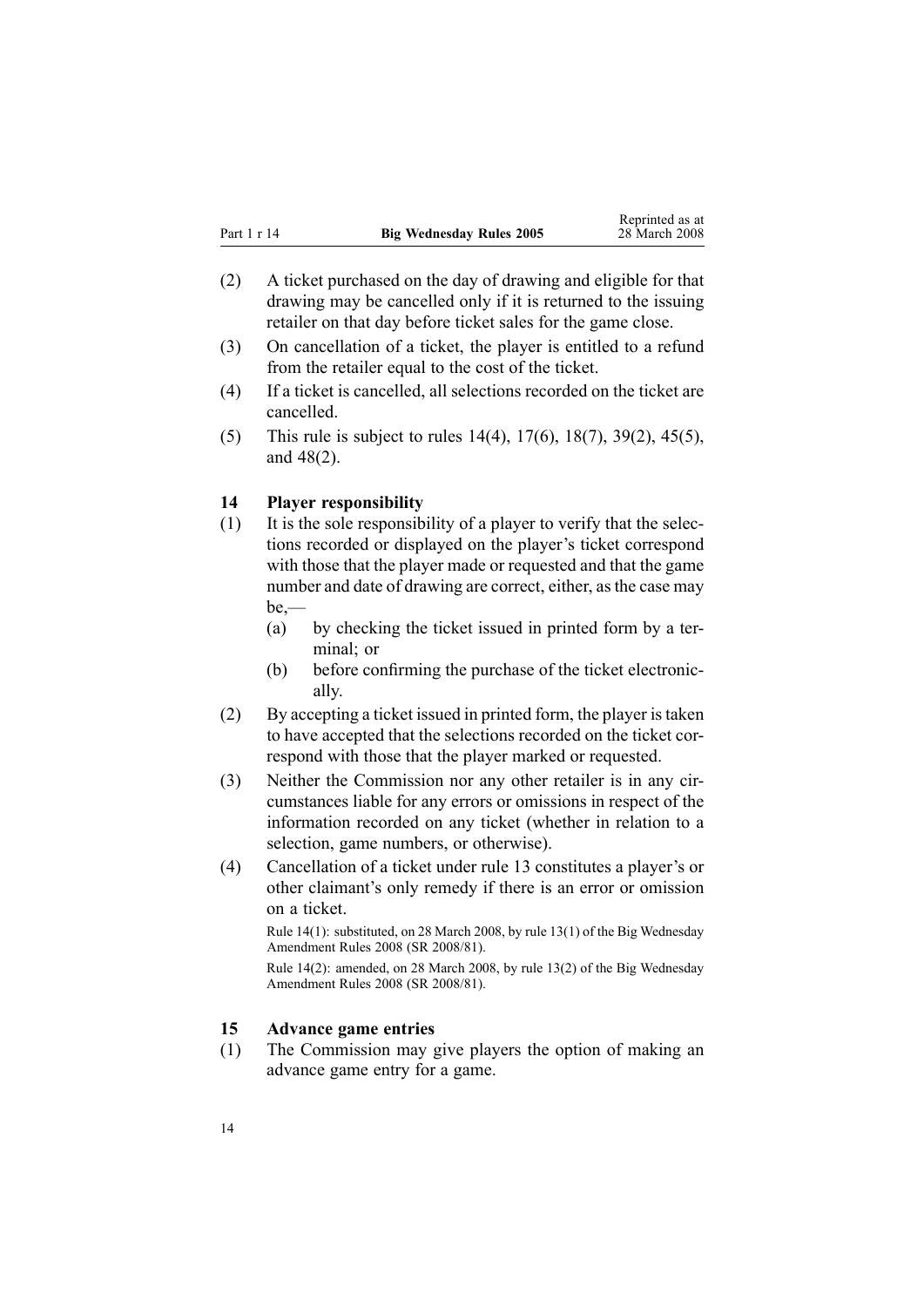- <span id="page-14-0"></span>(2) To make an advance game entry for <sup>a</sup> game, <sup>a</sup> player (in addition to marking the player's selections on the coupon) advises the retailer that he or she wishes to make an advance game entry.
- (3) In the case of <sup>a</sup> player requesting <sup>a</sup> dip selection or <sup>a</sup> combo dip selection, the player makes an advance game selection entry by advising the retailer accordingly.
- (4) In all other respects, the entry must be completed and selections made in accordance with these rules.

### **16 Multi-draw** selections

- (1) The Commission may give players the option of making <sup>a</sup> multi-draw selection for 2 or more consecutive games.
- (2) When a multi-draw selection is available, coupons must—
	- (a) show boxes designated multi-draw; and
	- (b) state the number of consecutive games that <sup>a</sup> player can enter.
- $(3)$  To make a multi-draw selection for a game, a player (in addition to marking, or indicating electronically, his or her selections on <sup>a</sup> coupon) must mark, or indicate electronically, the appropriate multi-draw box on the coupon to indicate the number of consecutive games for which his or her player selections have been made.
- $(4)$  To make a multi-draw selection in conjunction with a dip selection, the player must advise the retailer of, or, as the case may be, indicate electronically, the number of consecutive multi-draw games that the player wishes to play.
- (5) In all other respects, the entry must be completed and selections made in accordance with these rules.
- $(6)$  If a ticket for a multi-draw selection that is issued in printed form by <sup>a</sup> terminal entitles the bearer of the ticket to be paid <sup>a</sup> prize, the bearer of that winning ticket must, on surrender of the ticket, be issued with <sup>a</sup> substitute ticket for any games entered that have not been drawn at the time the ticket is surrendered.

Rule 16(2)(a): amended, on 28 March 2008, by rule [14\(1\)](http://www.legislation.govt.nz/pdfLink.aspx?id=DLM1221031) of the Big Wednesday Amendment Rules 2008 (SR 2008/81).

Rule 16(3): amended, on 28 March 2008, by rule [14\(2\)\(a\)](http://www.legislation.govt.nz/pdfLink.aspx?id=DLM1221031) of the Big Wednesday Amendment Rules 2008 (SR 2008/81).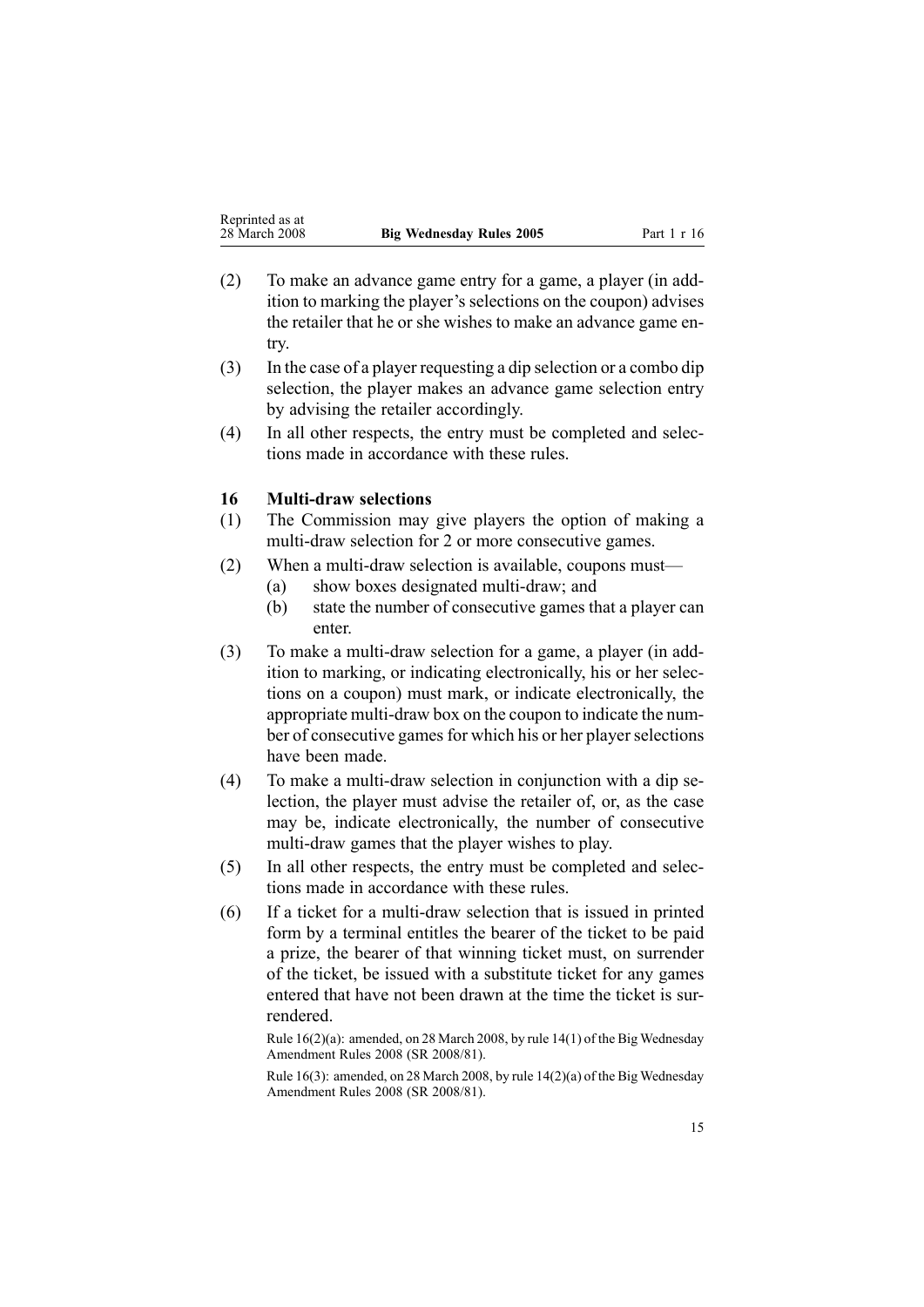<span id="page-15-0"></span>Rule 16(3): amended, on 28 March 2008, by rule [14\(2\)\(b\)](http://www.legislation.govt.nz/pdfLink.aspx?id=DLM1221031) of the Big Wednesday Amendment Rules 2008 (SR 2008/81).

Rule 16(4): amended, on 28 March 2008, by rule [14\(3\)](http://www.legislation.govt.nz/pdfLink.aspx?id=DLM1221031) of the Big Wednesday Amendment Rules 2008 (SR 2008/81).

Rule 16(6): amended, on 28 March 2008, by rule [14\(4\)](http://www.legislation.govt.nz/pdfLink.aspx?id=DLM1221031) of the Big Wednesday Amendment Rules 2008 (SR 2008/81).

### **17 Selection by post or other delivery service**

- (1) Coupons or <sup>a</sup> written reques<sup>t</sup> for <sup>a</sup> selection, in each case accompanied by the required paymen<sup>t</sup> and <sup>a</sup> stamped (with correct postage) self-addressed envelope, may be delivered by pos<sup>t</sup> or other delivery service to the office of the Commission or to <sup>a</sup> mail order retailer.
- (2) All coupons or written requests delivered by pos<sup>t</sup> or other delivery service to the Commission, or to <sup>a</sup> mail order retailer, may be entered in the next game following the game that is current at the time that the items referred to in subclause (1) are received by the Commission or by the mail order retailer.
- (3) If, at the time of processing <sup>a</sup> coupon, <sup>a</sup> selection is found to be invalid or deficient, the authorised person processing the coupon must,—
	- (a) if there are too many numbers or letters marked, delete the highest number or, as appropriate, one of the letters from the selection:
	- (b) if there are too few numbers or letters marked, select 1 or more numbers or letters, as the case may be, at random to complete the player's selection:
	- (c) in any other case, at the discretion of the Commission or the mail order retailer processing the coupon, either remedy the error and process the coupon, or refer the error back to the player for correction.
- (4) Players making selections by pos<sup>t</sup> or other delivery service facility must bear and accep<sup>t</sup> (without recourse to either the Commission or the mail order retailer) the consequences of any failure to win <sup>a</sup> prize or prizes due to delays, errors, or omissions on the par<sup>t</sup> of the Commission or on the par<sup>t</sup> of <sup>a</sup> mail order retailer in processing coupons or written requests, or arising from loss of coupons, written requests, or tickets in transit.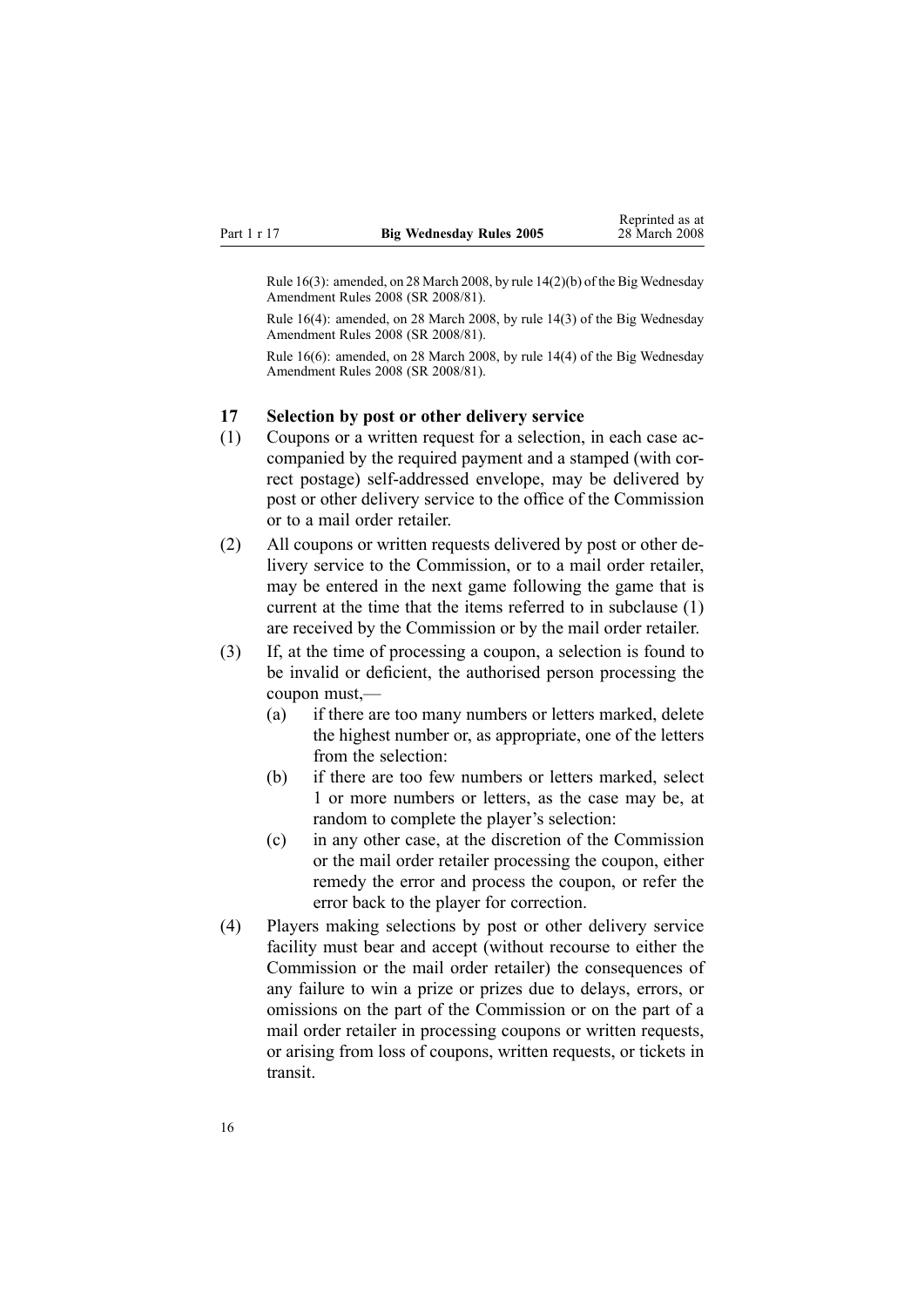- <span id="page-16-0"></span>(5) Tickets must be forwarded to <sup>a</sup> player by pos<sup>t</sup> using the stamped self-addressed envelope supplied by the player.
- (6) A ticket issued to <sup>a</sup> player making <sup>a</sup> selection by pos<sup>t</sup> or other delivery service facility may not be cancelled.

### **18 Players agents**

- (1) A players agen<sup>t</sup> may, at premises approved by the Commission, accep<sup>t</sup> completed coupons on behalf of <sup>a</sup> player, forward the coupons to the terminal of the players agen<sup>t</sup> for the issue of <sup>a</sup> ticket, and then forward the ticket to the player.
- (2) A ticket issued in accordance with subclause (1) is for the game next following the game that is current at the time the ticket is issued.
- (3) In addition to receiving from <sup>a</sup> player the cost of his or her selections, <sup>a</sup> players agen<sup>t</sup> is entitled to charge the player <sup>a</sup> fee for processing his or her coupon and forwarding the ticket to the player.
- (4) The amount of the fee charged in accordance with subclause (3) is the amount approved by the Commission.
- (5) If, at the time of processing <sup>a</sup> coupon, any selection is found to be invalid or deficient, the players agen<sup>t</sup> processing the coupon must,—
	- (a) if there are too many numbers or letters marked, delete the highest number or, as appropriate, one of the letters from the selection:
	- (b) if there are too few numbers or letters marked, select 1 or more numbers or letters at random to complete the selection:
	- (c) in any other case, at the discretion of the Commission or the players agen<sup>t</sup> processing the coupon, either remedy the error and process the coupon, or refer the error back to the player for correction.
- (6) A player who uses <sup>a</sup> players agen<sup>t</sup> must bear and accep<sup>t</sup> (without recourse to either the Commission or the players agent) the consequences of any failure to win <sup>a</sup> prize or prizes because of delays, errors, or omissions on the par<sup>t</sup> of <sup>a</sup> players agen<sup>t</sup> in processing coupons or that arise from loss of coupons or tickets in transit.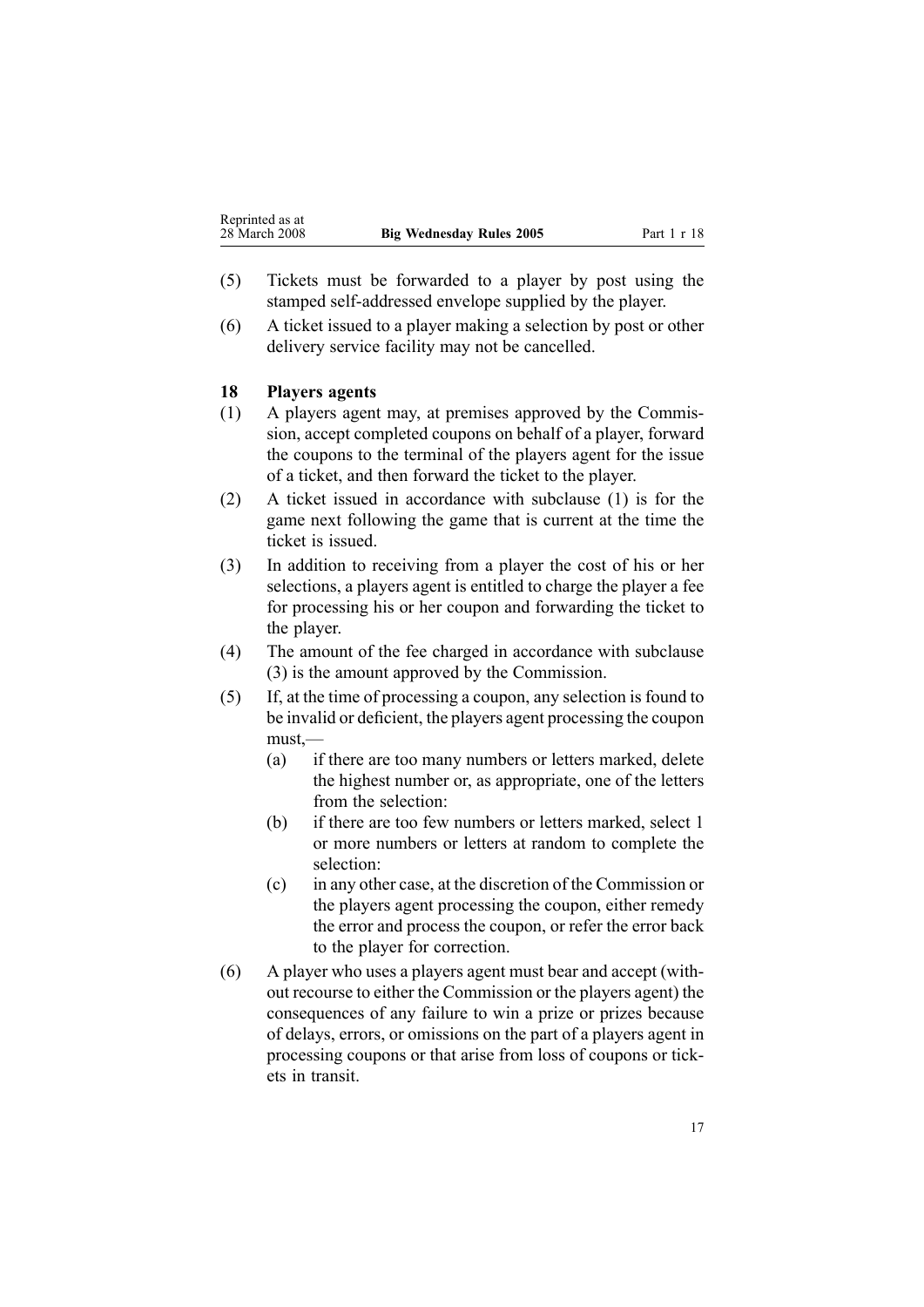<span id="page-17-0"></span>(7) Tickets issued to players using the services of <sup>a</sup> players agen<sup>t</sup> may not be cancelled.

# **Part 2 Drawings and prize divisions**

### **19 Procedure for drawings**

Drawings must be conducted in accordance with the Act at times and places, and in accordance with the methods, policies, and procedures, determined by the Commission.

### **20 Selection of winning numbers and winning letter**

- $(1)$  Drawings must be made using electro-mechanical drawing equipment or any other equipment that the Commission may determine.
- (2) At each drawing there must be randomly selected—
	- (a) the winning numbers; and
	- (b) the winning letter.

## **21 Amount of prize pool for game**

- (1) The prize pool for <sup>a</sup> game must be determined by the Commission, but must be an amount not less than 60% of the turnover for the game.
- (2) The Commission may set aside, from out of the prize pool for <sup>a</sup> game, an amount up to <sup>a</sup> maximum of 10% of ticket sales for the game to be paid into the prize reserve fund under [rule](#page-22-0) 32.
- (3) The available prize pool for <sup>a</sup> game therefore comprises—
	- (a) the prize pool for the game as determined by the Commission under subclause (1), less any amount set aside for the prize reserve fund; and
	- (b) any additional amounts in accordance with [rule](#page-19-0) 24 or [rule](#page-20-0) 25; and
	- (c) any reallocation of the prize pool in accordance with [rule](#page-21-0) 26 or [rule](#page-22-0) 30.

## **22 Prize divisions and allocation of prize pool**

- (1) The prize divisions in <sup>a</sup> game are as follows:
	- (a) division 1, being—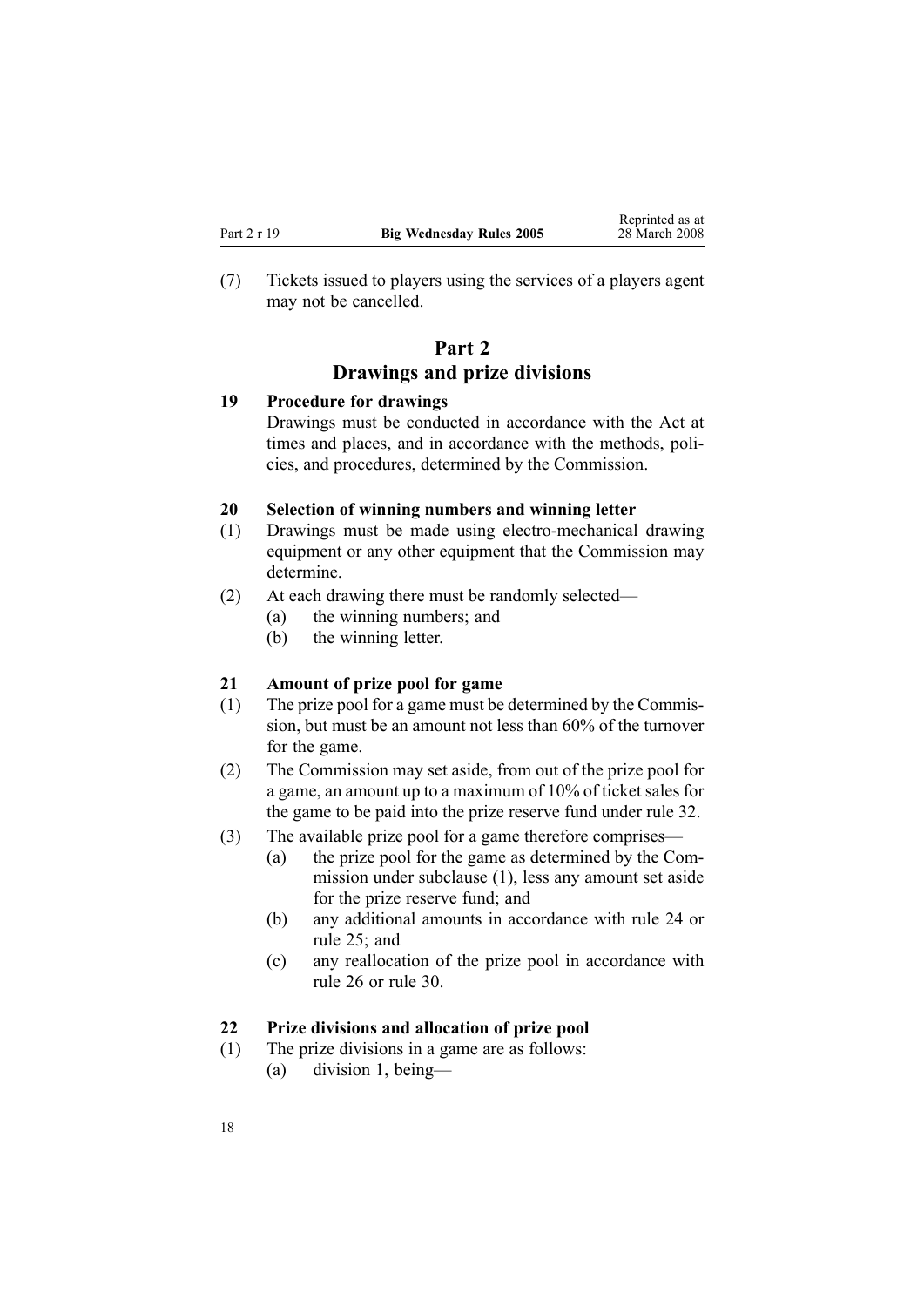| Reprinted as at |                                 |             |
|-----------------|---------------------------------|-------------|
| 28 March 2008   | <b>Big Wednesday Rules 2005</b> | Part 2 r 22 |

- (i) <sup>a</sup> numbers selection that correctly matches, in any order, the 6 winning numbers drawn in that game; and
- (ii) <sup>a</sup> letter selection made in conjunction with the numbers selection that correctly matches the winning letter drawn in that game:
- (b) division 2, being <sup>a</sup> numbers selection that correctly matches, in any order, the 6 winning numbers drawn in that game:
- (c) division 3, being <sup>a</sup> numbers selection that correctly matches, in any order, 5 of the 6 winning numbers drawn in that game:
- (d) division 4, being <sup>a</sup> numbers selection that correctly matches, in any order, 4 of the 6 winning numbers drawn in that game:
- (e) division 5, being <sup>a</sup> numbers selection that correctly matches, in any order, 3 of the 6 winning numbers drawn in that game.
- (2) The available prize pool must be allocated between the prize divisions as follows:
	- (a) division 1, 81.06% of the prize pool for the game after division 5 prizes have been allocated:
	- (b) division 2, 3.44% of the prize pool for the game after division 5 prizes have been allocated:
	- (c) division 3, 8.00% of the prize pool for the game after division 5 prizes have been allocated:
	- (d) division 4, 7.50% of the prize pool for the game after division 5 prizes have been allocated:
	- (e) division 5, to be paid and satisfied as <sup>a</sup> bonus ticket containing the minimum number of selections for the next game in accordance with, and subject to, [rule](#page-30-0) 45.
- (3) In all prize divisions, excep<sup>t</sup> division 5, the allocation of the available prize pool between prize divisions is not subject to rounding off.
- (4) For the purposes of subclause  $(2)(a)$ ,—
	- (a) the division 1 prize pool may comprise <sup>a</sup> combination of prize money and non-cash prizes in the proportion that the Commission thinks fit; and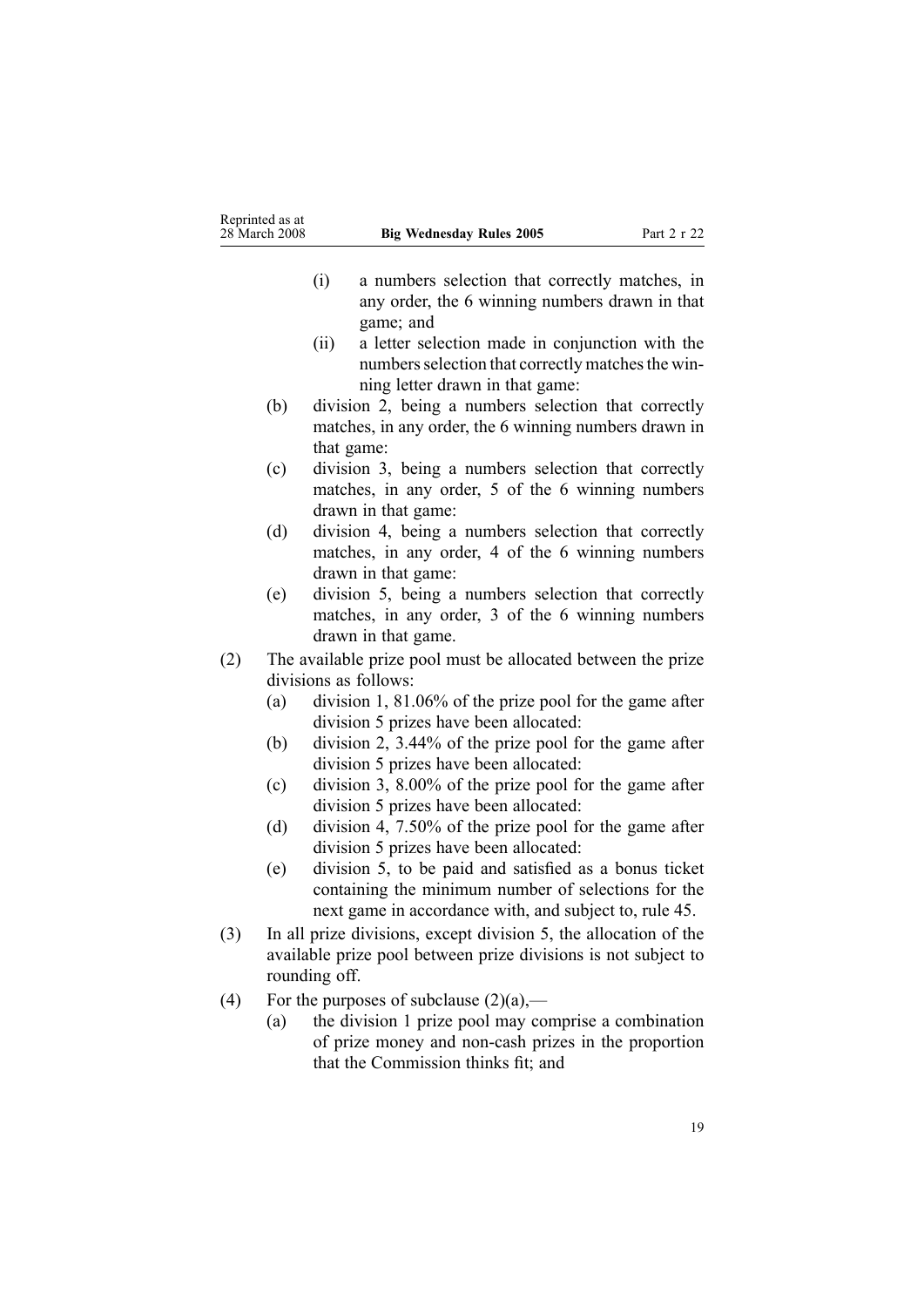<span id="page-19-0"></span>(b) if paragraph (a) applies, the sum of those prizes must be treated as 1 prize for the purposes of [rule](#page-22-0) 31.

*Jackpots for division 1 and division 2*

### **23 General provisions relating to jackpots**

- (1) For the purposes of rules 24 and [25](#page-20-0), the Commission—
	- (a) must determine—
		- (i) the threshold amount; and
		- (ii) the maximum number of games:
		- (b) may nominate <sup>a</sup> specified Big Wednesday date for the division 1 prize pool or the division 2 prize pool (or both).
- (2) The Commission may revoke a determination made under subclause (1)(a) and make another determination under that subclause that takes effect after the division 1 or division 2 prize pool (or both) has been won or allocated under the determination being revoked.
- (3) The Commission must, as soon as reasonably practicable after making <sup>a</sup> determination or <sup>a</sup> nomination under subclause (1), give public notice of the determination or nomination in the manner that the Commission thinks fit.

### **24 Jackpots for division 1 prize pool**

- (1) If, as <sup>a</sup> result of any drawing, there is no division 1 winning selection for <sup>a</sup> game, then the portion of the available prize pool for the game that was allocated to division 1 in that drawing will be added to the division 1 allocation in the next game (**jackpot**).
- (2) However, <sup>a</sup> jackpot may not occur—
	- (a) if the jackpot would result in the division 1 prize pool exceeding the threshold amount for division 1; or
	- (b) for more than the maximum number of games specified by the Commission.
- (3) If there is no division 1 winning selection in <sup>a</sup> game, the division 1 prize pool allocation for that game (including any additions under subclause (1)) must be added to the prize pool allocation for the next lowest prize division with 1 or more winning selections, if—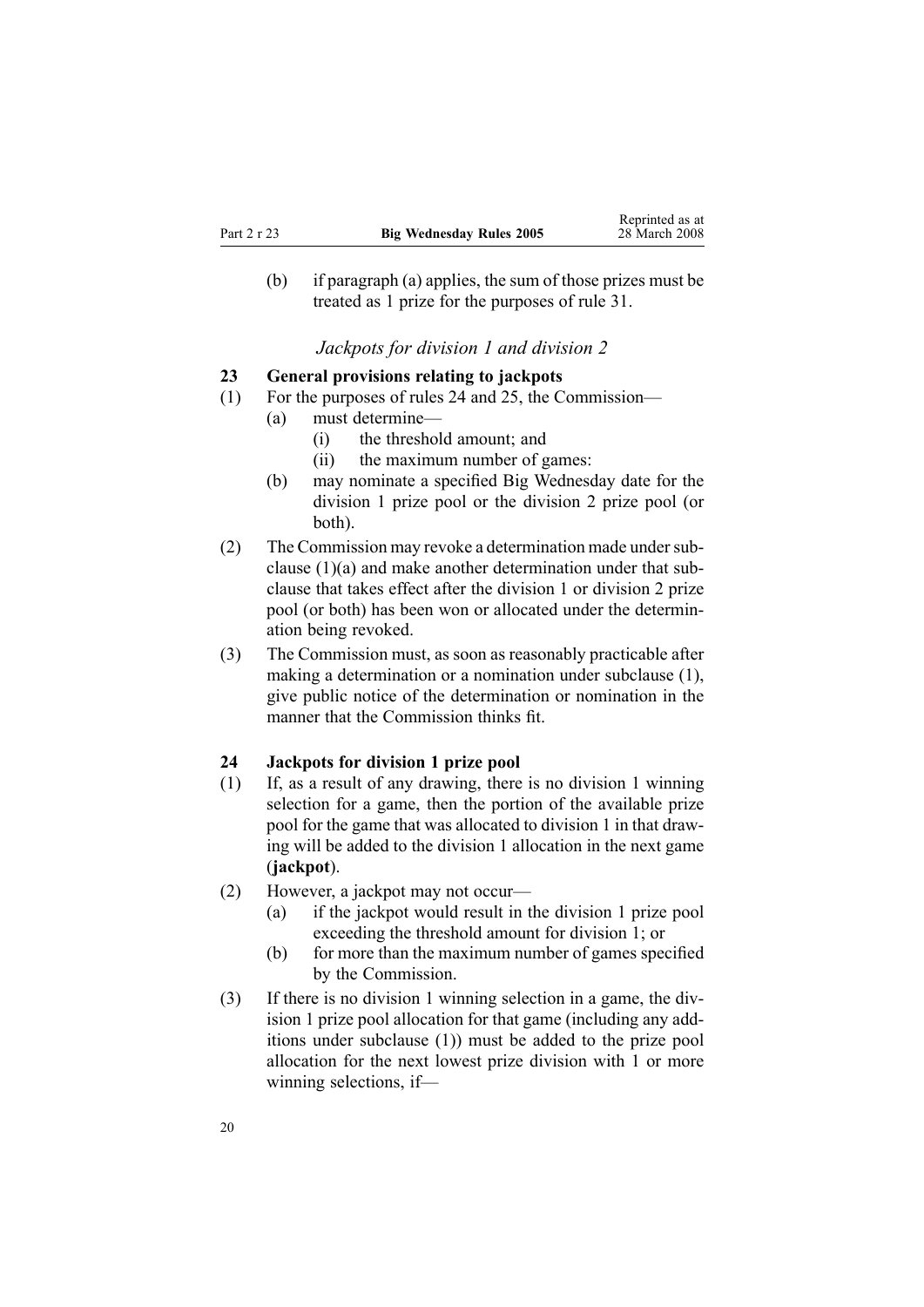- <span id="page-20-0"></span>(a) the threshold amount for that game has been reached; or
- (b) the threshold amount for the next game would be exceeded by jackpotting the unallocated division 1 prize pool for the current game.
- (4) If there is no division 1 winning selection after the maximum number of games, and in the next game there is no division 1 winning selection, the total of the jackpot together with the division 1 prize pool for the current game must be added to the prize pool allocation for the next lowest division of that game with 1 or more winning selections.

# **25 Jackpots for division 2 prize pool**

- (1) If, as <sup>a</sup> result of any drawing, there is no division 2 winning selection for <sup>a</sup> game, then the portion of the available prize pool for the game that was allocated to division 2 in that drawing will be added to the division 2 allocation in the next game (**jackpot**).
- (2) However, <sup>a</sup> jackpot may not occur—
	- (a) if the jackpot would result in the division 2 prize pool exceeding the threshold amount for division 2; or
	- (b) for more than the maximum number of games specified by the Commission.
- (3) If there is no division 2 winning selection in <sup>a</sup> game, the division 2 prize pool allocation for that game (including any additions under subclause (1)) must be added to the prize pool allocation for the next lowest prize division with 1 or more winning selections, if—
	- (a) the threshold amount for that game has been reached; or
	- (b) the threshold amount for the next game would be exceeded by jackpotting the unallocated division 2 prize pool for the current game.
- (4) If there is no division 2 winning selection after the maximum number of games, and in the next game there is no division 2 winning selection, the total of the jackpot together with the division 2 prize pool for the current game must be added to the prize pool allocation for the next lowest division of that game with 1 or more winning selections.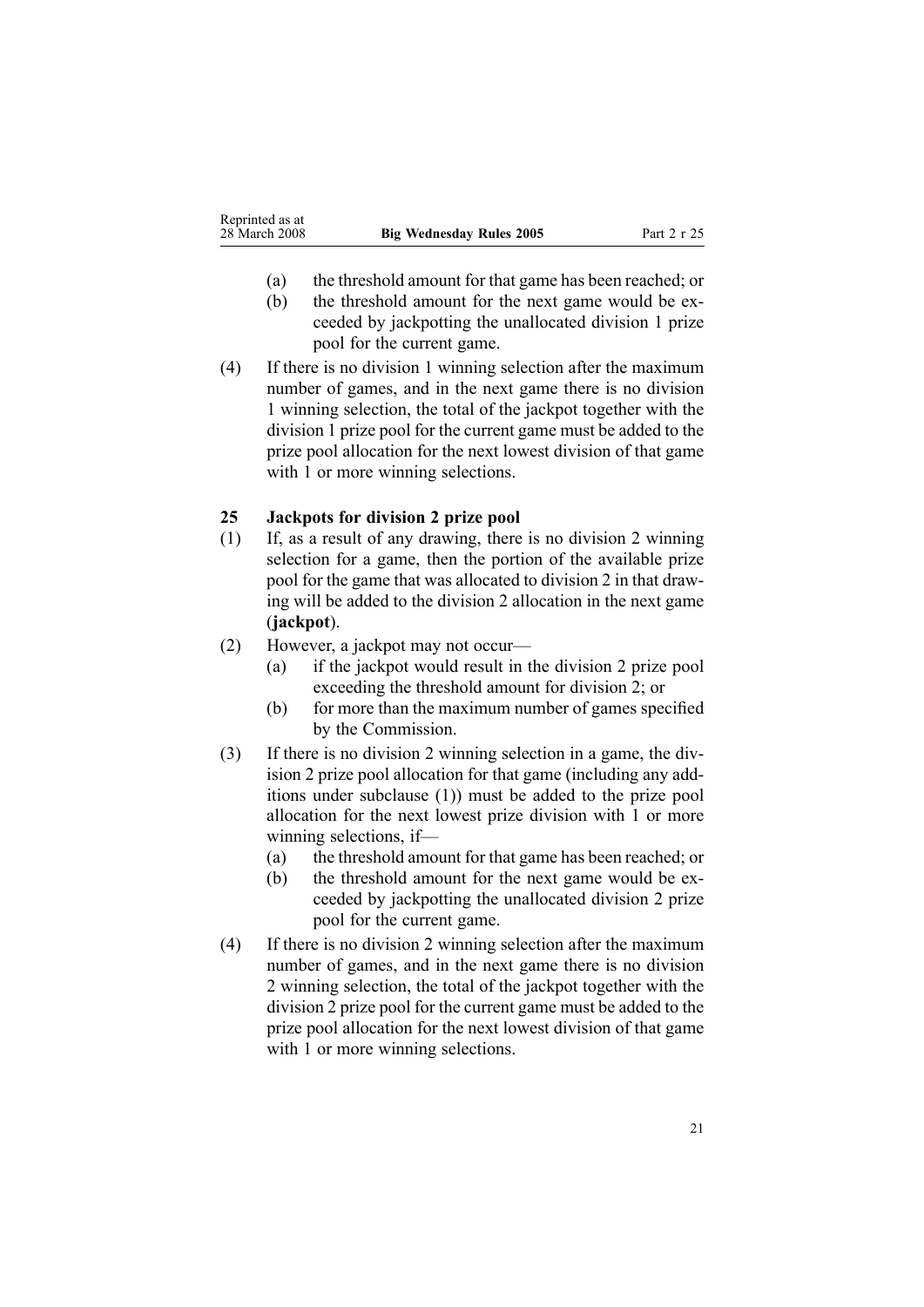# <span id="page-21-0"></span>**26 Reallocation of prize pool if no winning selection on specified Big Wednesday date**

- (1) This rule applies if there is no division 1 winning selection or division 2 winning selection (or both) in <sup>a</sup> game on <sup>a</sup> specified Big Wednesday date.
- (2) The prize pool allocation for division 1 or division 2 (or both) for that game (including any additions under rule [24\(1\)](#page-19-0) or [rule](#page-20-0) [25\(1\)\)](#page-20-0) must be added to the prize pool allocation for the next lowest prize division with 1 or more winning selections.

### *Prize allocation: Division 1*

### **27 One winning selection in division 1**

If, in any game, there is 1 winning selection in division 1, the player with the winning selection is entitled to receive—

- (a) the prize money (if any) allocated to that division; and
- (b) the non-cash prizes (if any), or the cash value of those prizes, allocated to that division.

### **28 Two or more winning selections in division 1**

If, in any game, there are 2 or more winning selections in division 1, each player with <sup>a</sup> winning selection is entitled to receive—

- (a) an equal share of the prize money (if any) allocated to that division; and
- (b) an equal share of the cash value of each of the non-cash prizes (if any) allocated to that division.

#### *Prize allocation: Other divisions*

- **29 More than 1 winning selection in other prize divisions**
- (1) If, in any game, there is more than 1 winning selection in any prize division (except division 5), the prize pool allocated to that division must be shared equally between each player or other claimant with <sup>a</sup> winning selection in the division.
- (2) On sharing the prize allocation for any prize division, the amounts distributed to each player or other claimant with <sup>a</sup> winning selection must be rounded as follows: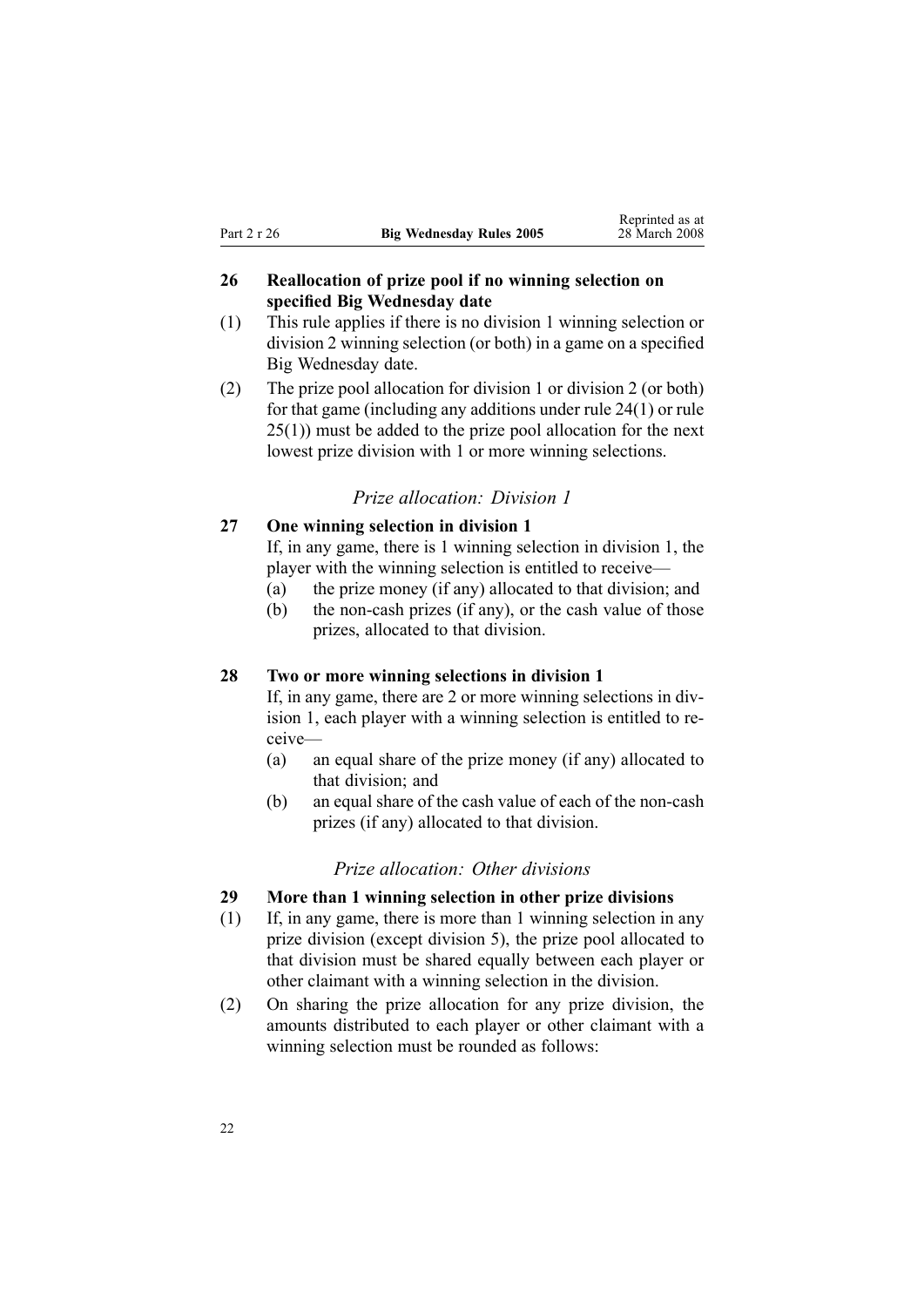- <span id="page-22-0"></span>(a) prize amounts that are 50 cents or more above an amount in dollars must be rounded up to the nearest dollar; and
- (b) prize amounts that are less than 50 cents above an amount in dollars must be rounded down to the nearest dollar.
- (3) Any money left over after the rounding process has been carried out must be paid into the prize reserve fund.

### **30 Reallocation of prize pool if no winning selection in divisions below division 2**

- (1) If, in any drawing, there is no winning selection in any division below division 2, then that portion of the prize pool allocated to that prize division must be added to the prize pool allocated to the next lowest prize division in the game with <sup>a</sup> winning selection.
- (2) If there is no lower prize division with <sup>a</sup> winning selection, the portion of the prize pool concerned must be added to the total available prize pool for the next game.

# **31 No more than 1 prize for each winning selection**

Each winning selection is eligible for 1 prize only.

# *General provisions*

# **32 Prize reserve fund**

- (1) The Commission must pay into the prize reserve fund—
	- (a) the amounts that the Commission—
		- (i) may set aside for paymen<sup>t</sup> into the fund under rule [21\(2\)](#page-17-0); or
		- (ii) must pay into the fund under rule [29\(3\)](#page-21-0); and
	- $(b)$  the prize money or the cash value of any non-cash prizes or bonus tickets in respec<sup>t</sup> of tickets that do not comply with the requirements in [rule](#page-25-0) 38, and any provision of [subpart](http://www.legislation.govt.nz/pdfLink.aspx?id=DLM209728) 2 of Part 3 of the Act; and
	- $\epsilon$  the prize money or the cash value of any non-cash prizes or bonus tickets unclaimed after 12 months from the date of drawing.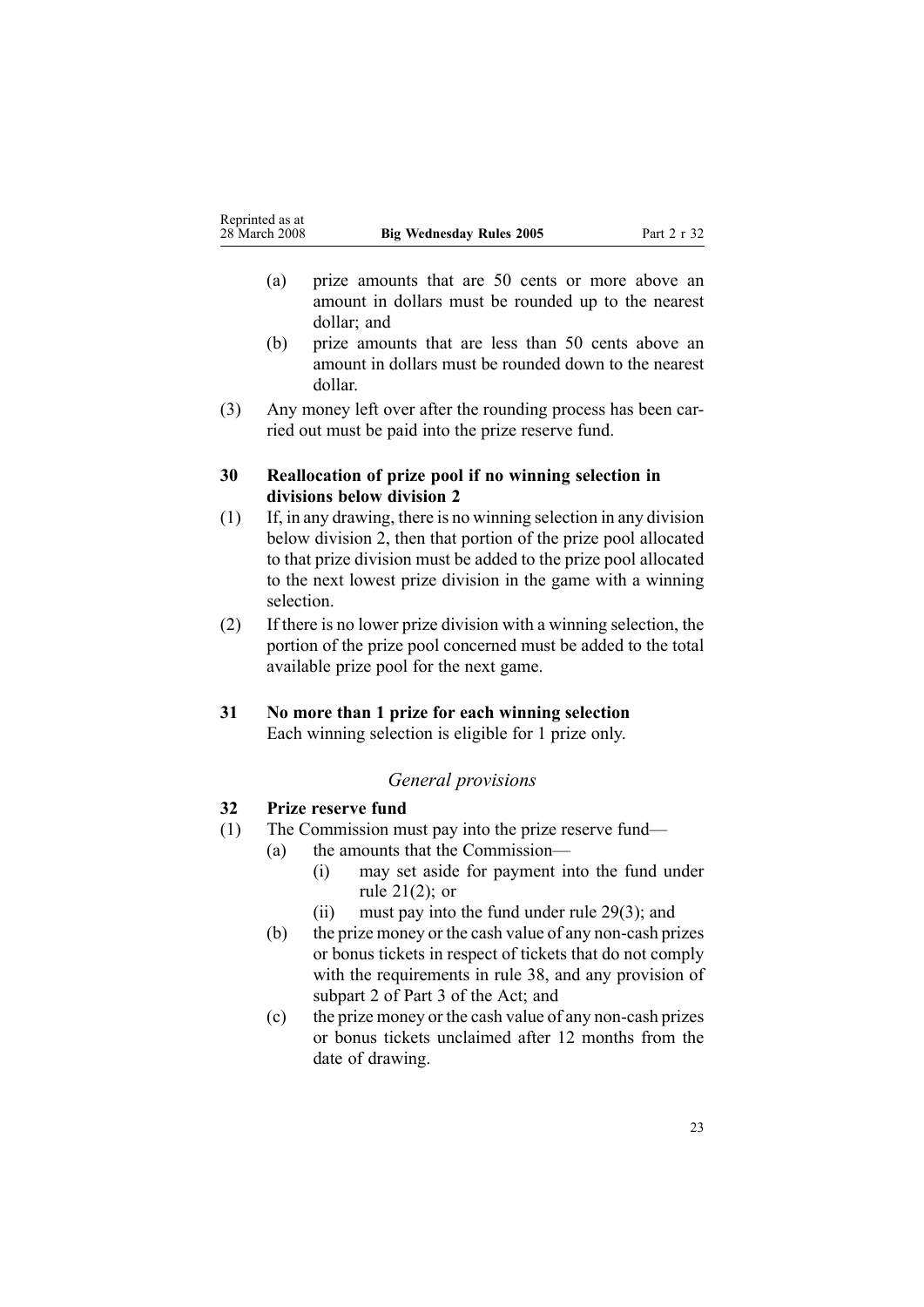- <span id="page-23-0"></span>(2) The Commission may, either before or after <sup>a</sup> drawing, allocate from the prize reserve fund any sum of money that it sees fit—
	- (a) to the total available prize pool for any game; or
	- (b) to <sup>a</sup> particular prize allocation for <sup>a</sup> prize division or divisions of any game (except division 5); or
	- (c) to any extraordinary prize determined in accordance with rule 34.

### **33 Results**

- (1) The results of each drawing must be available from retailers in their sales premises as soon as practicable after each drawing and may also be published in any other manner that the Commission may determine.
- (2) The information available must include—
	- (a) the number of the game; and
	- (b) the winning numbers and the winning letter; and
	- (c) the total prize pool for the game; and
	- (d) the amount payable for each winning selection in each prize division for each game; and
	- (e) any other information as the Commission may determine.
- (3) The Commission must maintain <sup>a</sup> record of the results of <sup>a</sup> drawing for at least 12 months after the drawing.
- (4) The Commission may publish the name of any division 1 or division 2 prize winner who, on the prize claim form, authorises the publication of his or her name as <sup>a</sup> prize winner.

## **34 Extraordinary prizes**

- (1) The Commission may—
	- (a) determine to conduct <sup>a</sup> draw for extraordinary prizes in <sup>a</sup> game; and
	- (b) determine—
		- (i) the value of the extraordinary prizes to be distributed in accordance with the draw; and
		- (ii) the class of player, or classes of players, that may enter the draw; and
	- (c) conduct the draw.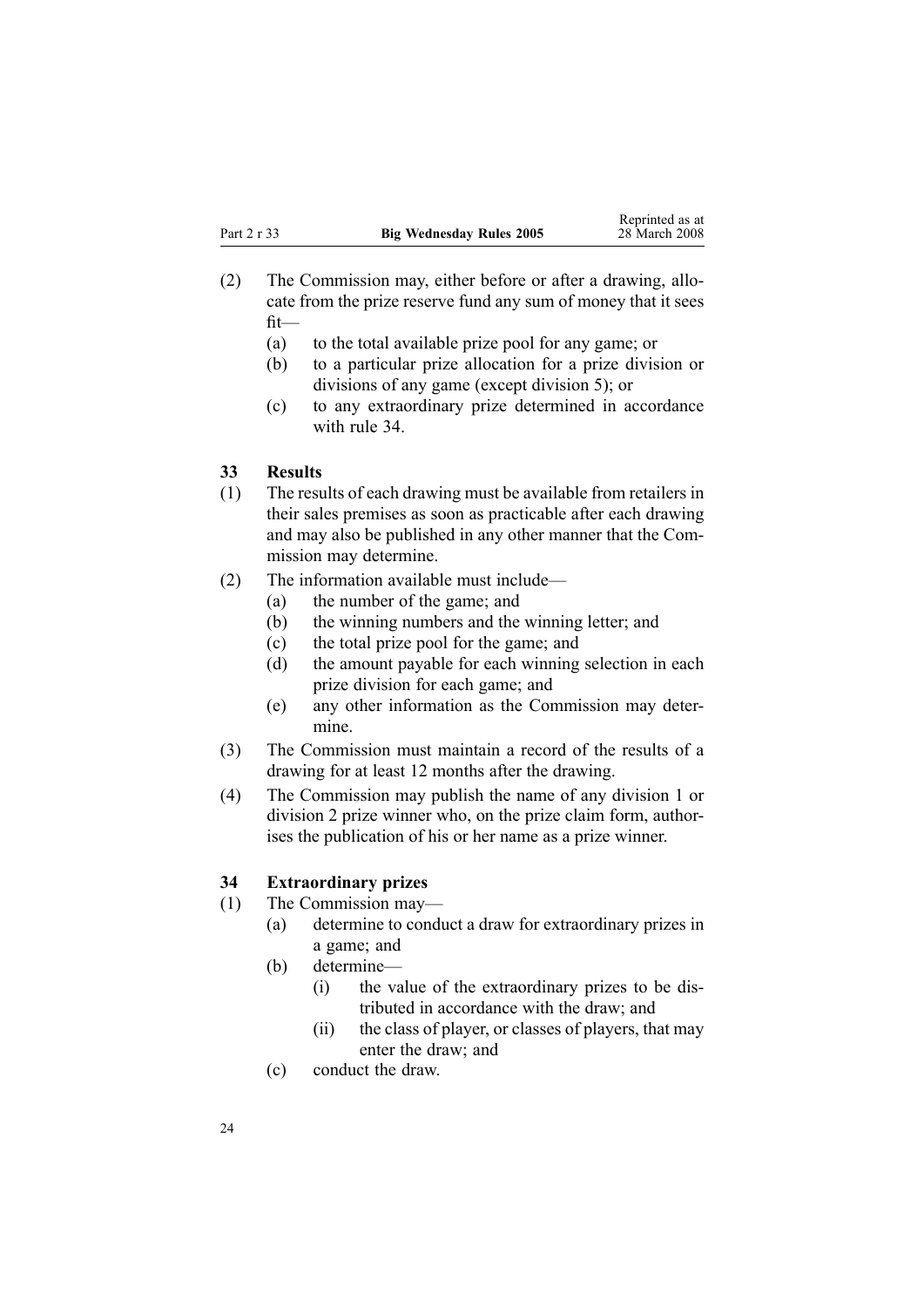<span id="page-24-0"></span>

| Reprinted as at |                                 |             |
|-----------------|---------------------------------|-------------|
| 28 March 2008   | <b>Big Wednesday Rules 2005</b> | Part 3 r 36 |

- (2) In subclause (1), **draw** means <sup>a</sup> draw that—
	- (a) may be entered by members of—
		- (i) <sup>a</sup> particular class of player; or
		- (ii) particular classes of players; or
		- (iii) all classes of players; and
	- (b) determines the players entitled to extraordinary prizes—
		- (i) by lot; or
		- (ii) on <sup>a</sup> random basis; or
		- (iii) wholly by chance.
- (3) Any sum or sums of money for extraordinary prizes must be allocated from the prize reserve fund.
- (4) This rule is not affected by [rule](#page-22-0) 31.

# **Part 3**

# **Payment of prizes and ticket validation requirements**

# **35 Payment of prizes**

- (1) Prizes payable to players are payable in prize money, as noncash prizes, or as bonus tickets.
- (2) A prize that is won through <sup>a</sup> ticket issued in printed form by <sup>a</sup> terminal and is payable to <sup>a</sup> player in accordance with these rules may be claimed from and including the day following the drawing as <sup>a</sup> result of which the prize has been won.
- (3) That prize is available for paymen<sup>t</sup> only when the terminal and the Commission's online gaming computer system are operating.

Rule 35(2): amended, on 28 March 2008, by rule [15\(1\)](http://www.legislation.govt.nz/pdfLink.aspx?id=DLM1221032) of the Big Wednesday Amendment Rules 2008 (SR 2008/81).

Rule 35(3): amended, on 28 March 2008, by rule [15\(2\)](http://www.legislation.govt.nz/pdfLink.aspx?id=DLM1221032) of the Big Wednesday Amendment Rules 2008 (SR 2008/81).

# **36 Determination of prize claims**

- (1) In all cases, the determination of prize entitlement is subject to the ticket validation requirements set out in [rule](#page-25-0) 38.
- (2) A ticket issued in printed form by <sup>a</sup> terminal must in all circumstances be regarded by the Commission and by retailers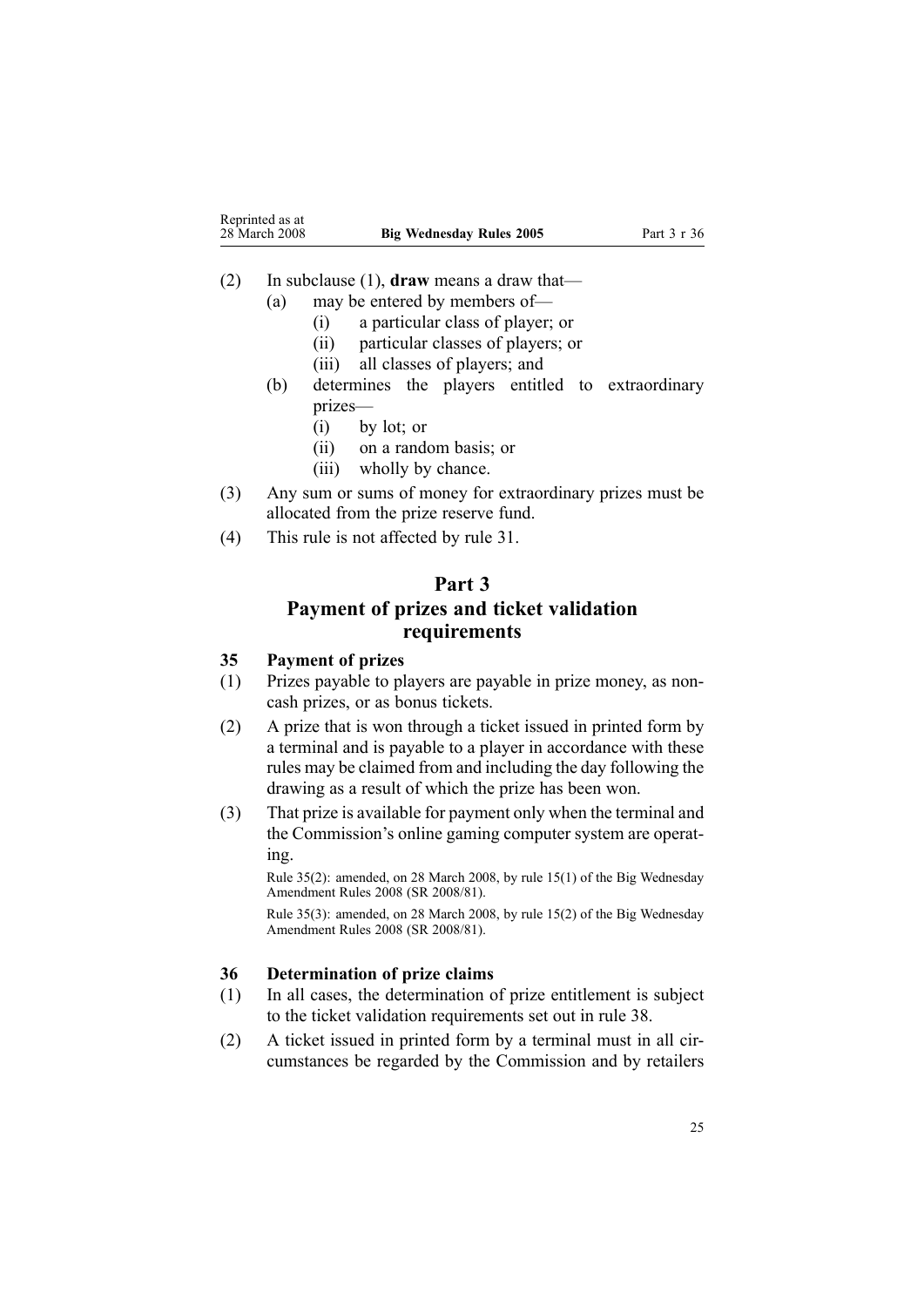<span id="page-25-0"></span>

|             |                                 | Reprinted as at |
|-------------|---------------------------------|-----------------|
| Part 3 r 37 | <b>Big Wednesday Rules 2005</b> | 28 March 2008   |

as being owned by the bearer (physical possessor) of the ticket who is determined in accordance with these rules.

(3) The person named on <sup>a</sup> duly completed prize claim form must be treated as the bearer of the ticket issued in printed form by <sup>a</sup> terminal that accompanies the prize claim form.

Rule 36(2): amended, on 28 March 2008, by rule [16\(1\)](http://www.legislation.govt.nz/pdfLink.aspx?id=DLM1221033) of the Big Wednesday Amendment Rules 2008 (SR 2008/81).

Rule 36(3): amended, on 28 March 2008, by rule [16\(2\)](http://www.legislation.govt.nz/pdfLink.aspx?id=DLM1221033) of the Big Wednesday Amendment Rules 2008 (SR 2008/81).

# **37 Further provisions relating to determination of prize claims**

- (1) For the purposes of rule [36\(3\)](#page-24-0), if more than 1 person is named on <sup>a</sup> prize claim form, the person first named must be treated as the bearer of the accompanying ticket.
- (2) Even though <sup>a</sup> ticket bears the name or other identification of another person or <sup>a</sup> syndicate, retailers—
	- (a) must recognise only the bearer of the ticket as the owner; and
	- (b) excep<sup>t</sup> as ordered by <sup>a</sup> Court of competent jurisdiction, are not bound to take notice of any trust (express, implied, or constructive) to which any ticket or prize may be subject.
- (3) The surrender of <sup>a</sup> ticket to <sup>a</sup> retailer and the receipt by the bearer of the ticket of <sup>a</sup> prize payable in respec<sup>t</sup> of the ticket is <sup>a</sup> good and complete discharge of the Commission's obligations, despite any notice the Commission may have of the alleged right, title, interest, or claim of any other person or persons to the prize.
- (4) Neither the Commission nor any other retailer is responsible or liable as <sup>a</sup> result of the paymen<sup>t</sup> of <sup>a</sup> prize to the bearer of any lost or stolen ticket, whether or not advice of the loss or theft has been reported or notified to the Commission before paymen<sup>t</sup> of the prize.

# **38 Ticket validation requirements**

(1) In addition to any other requirements in these rules, the requirements in subclause (2) or, as the case may be, subclause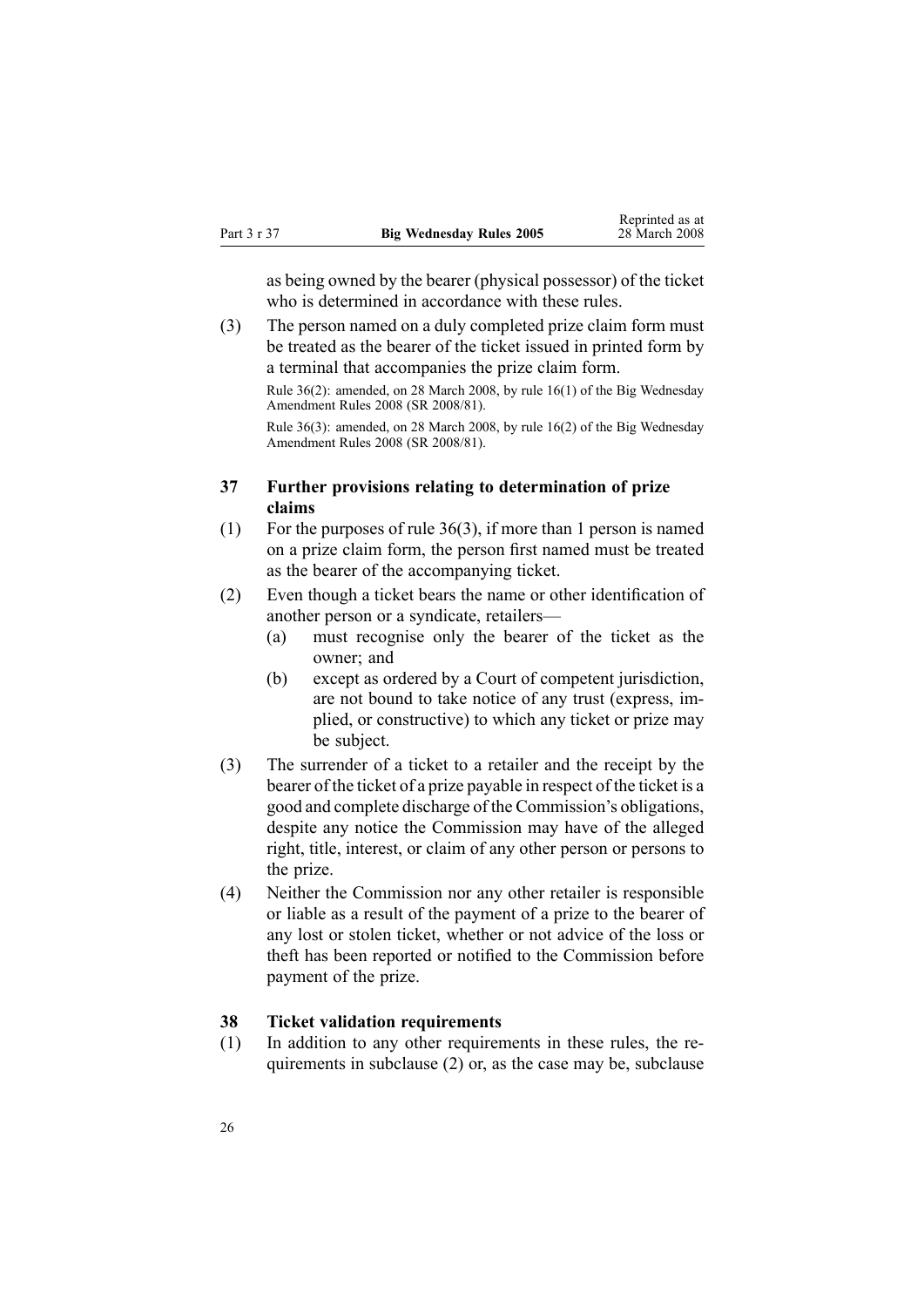(3) apply before <sup>a</sup> ticket is regarded as <sup>a</sup> valid prize winning ticket.

- (2) For <sup>a</sup> ticket issued in printed form by <sup>a</sup> terminal,—
	- (a) the ticket must include 1 or more selections that are winning selections:
	- (b) the ticket must have been issued on behalf of the Commission by <sup>a</sup> retailer through <sup>a</sup> terminal in the authorised manner:
	- (c) the ticket must be intact and must not be mutilated, altered, unreadable, reconstituted, or tampered with in any manner:
	- (d) the information recorded on the ticket must correspond with the Commission's computer record of prize winning tickets:
	- (e) each number and letter on the ticket, whether <sup>a</sup> numbers selection or <sup>a</sup> letter selection, game number, or otherwise must be fully legible:
	- (f) the ticket must not be defectively printed or produced in error to an extent that it cannot be processed by the Commission or any other retailer:
	- (g) the ticket must not be false, counterfeit, or cancelled:
	- (h) the ticket must not appear on the Commission's computer record of cancelled tickets:
	- (i) all information appearing on the ticket must appear in the Commission's official computer record of winning tickets, and <sup>a</sup> prize must not have already been paid in relation to another ticket with identical data:
	- (j) the ticket must pass all additional confidential validation tests and security criteria established by the Commission:
	- (k) the ticket must not have been issued in return for <sup>a</sup> machine-completed coupon.
- (3) For <sup>a</sup> ticket purchased electronically,—
	- (a) the ticket must include 1 or more selections that are winning selections:
	- (b) the information recorded on the ticket must correspond with the Commission's computer record of prize winning tickets:
	- (c) the ticket must not be false or counterfeit: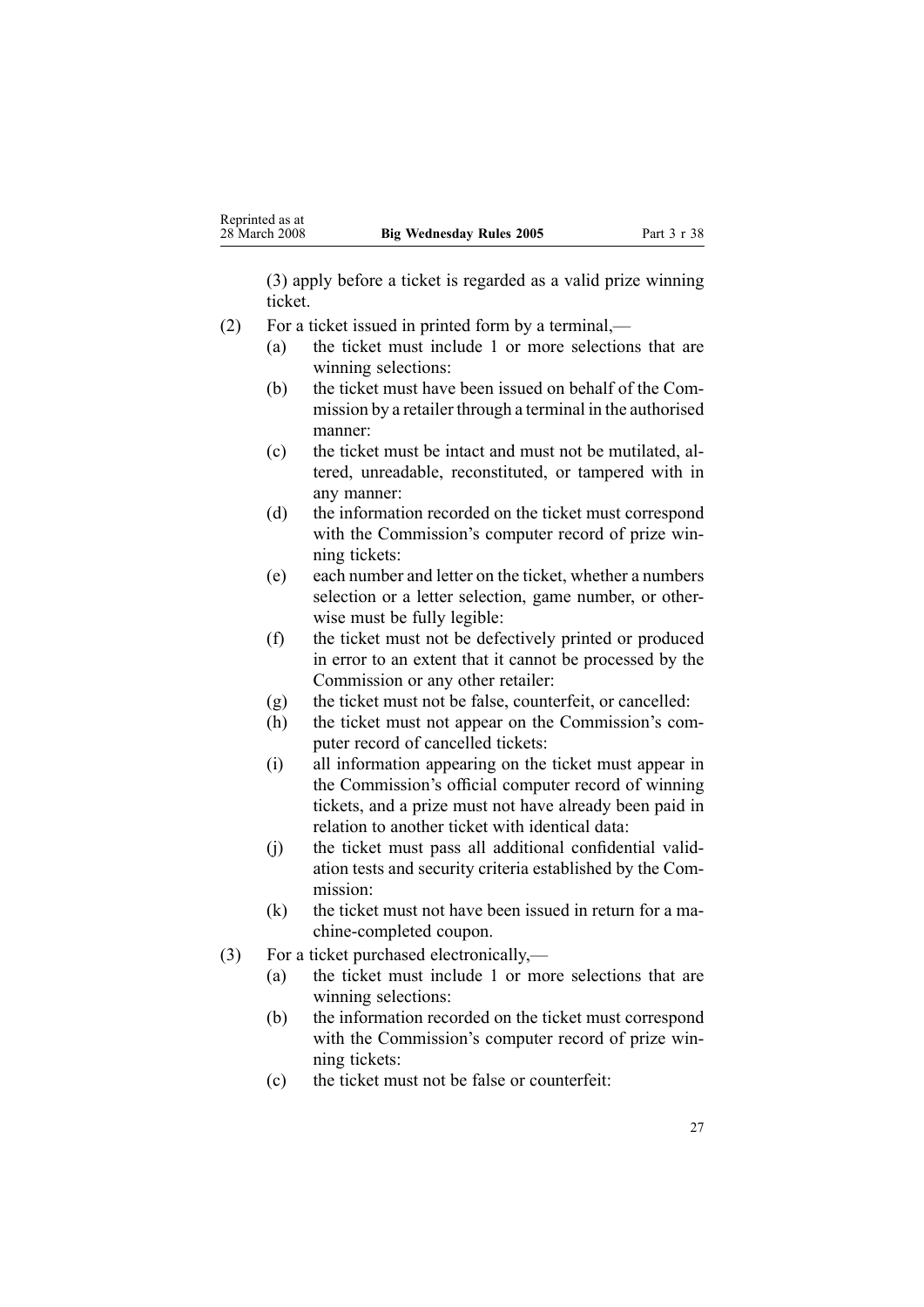- <span id="page-27-0"></span>(d) the ticket must not appear on the Commission's computer record of cancelled tickets:
- (e) all information appearing on the ticket must appear in the Commission's official computer record of winning tickets, and <sup>a</sup> prize must not have already been paid in relation to another ticket with identical data:
- (f) the ticket must pass all additional confidential validation tests and security criteria established by the Commission.

Rule 38: substituted, on 28 March 2008, by [rule](http://www.legislation.govt.nz/pdfLink.aspx?id=DLM1221034) 17 of the Big Wednesday Amendment Rules 2008 (SR 2008/81).

### **39 Certain syndicate tickets invalid**

- (1) A ticket purchased by or on behalf of <sup>a</sup> commercial syndicate is void and ineligible for <sup>a</sup> prize.
- (2) Tickets purchased by or on behalf of <sup>a</sup> commercial syndicate may not be cancelled.
- (3) The Commission must not replace <sup>a</sup> ticket that is invalid under this rule.
- (4) A person does not obtain <sup>a</sup> financial gain by receiving any paymen<sup>t</sup> that represents the person's proportional share (based on the amount the person paid towards the tickets purchased by or on behalf of the syndicate) of any prize.

### **40 Consequences of ticket being invalid**

- (1) If <sup>a</sup> ticket fails to pass all the ticket validation requirements set out in [rule](#page-25-0) 38, the ticket is void and ineligible for <sup>a</sup> prize.
- (2) The Commission may replace an invalid ticket with <sup>a</sup> ticket of equivalent sales price for any subsequent game.

# **Part 4**

# **Claiming prizes**

### **40A Prizes won through tickets purchased electronically**

- (1) Despite anything in this Part, the following provisions apply to all prizes won through tickets purchased electronically:
	- (a) prizes cannot be claimed from <sup>a</sup> retailer:
	- (b) monetary prizes will be credited to the purchaser: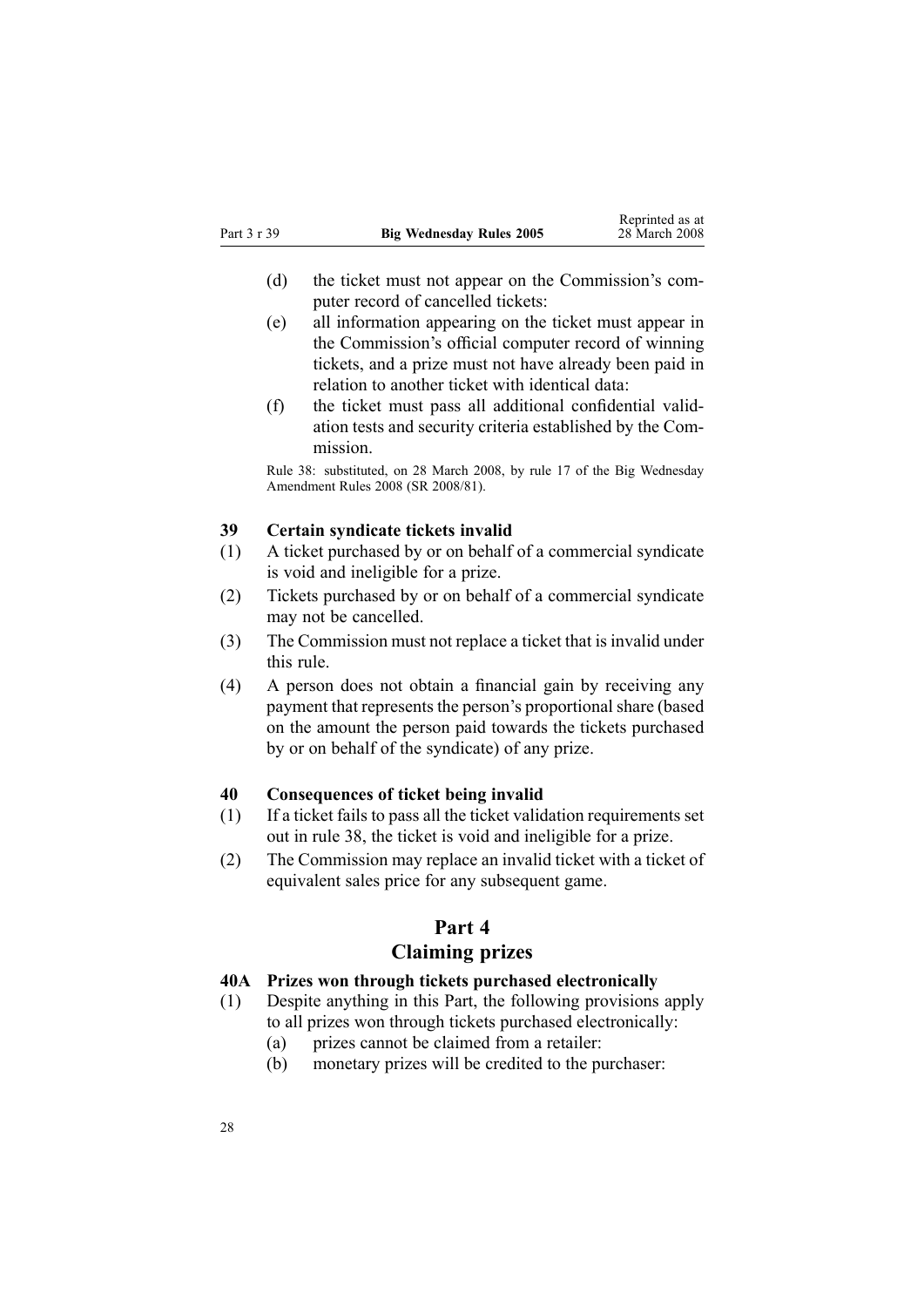- <span id="page-28-0"></span>(c) the purchaser must comply with the Commission's terms and conditions for prizes:
- $(d)$  non-monetary prizes will be delivered to the purchaser's nominated address.
- (2) [Rule](#page-29-0) 43 does not apply to prizes won through tickets purchased electronically, but the rest of the rulesin this Part apply to those prizes.

Rule 40A: inserted, on 28 March 2008, by [rule](http://www.legislation.govt.nz/pdfLink.aspx?id=DLM1221036) 18 of the Big Wednesday Amendment Rules 2008 (SR 2008/81).

### **41 Time limits on claims**

- (1) All prizes must be claimed within 12 months from the date on which the winning numbers and winning letter were drawn.
- (2) Any prize not claimed within 12 months in the manner set out in these rules is forfeited, and the unclaimed prize money or the cash value of any unclaimed non-cash prize or bonus ticket must be paid into the prize reserve fund.

### **42 Prizes of \$1,000 or less**

- $(1)$  If the prize (whether prize money, non-cash prizes, or bonus tickets or <sup>a</sup> combination) that may be claimed for any one ticket has <sup>a</sup> value of \$1,000 or less, <sup>a</sup> claimant may either present the ticket to any retailer or submit <sup>a</sup> claim to the Commission for payment.
- (2) Retailers are authorised to pay any cash prize for up to 12 months from the date on which the winning numbers and winning letter were drawn.
- (3) Retailers must pay the bearer of <sup>a</sup> ticket winning \$1,000 or less presented within that 12-month period if all the ticket validation requirements and other requirements set out in these rules have been satisfied.
- $(4)$  If the retailer is for any reason unable to validate the claimant's ticket, or is not authorised to pay the cash prize, or the claimant decides to submit the claim direct to the Commission, the claimant must make the claim direct to the Commission in the manner and on the basis set out in [rule](#page-29-0) 43.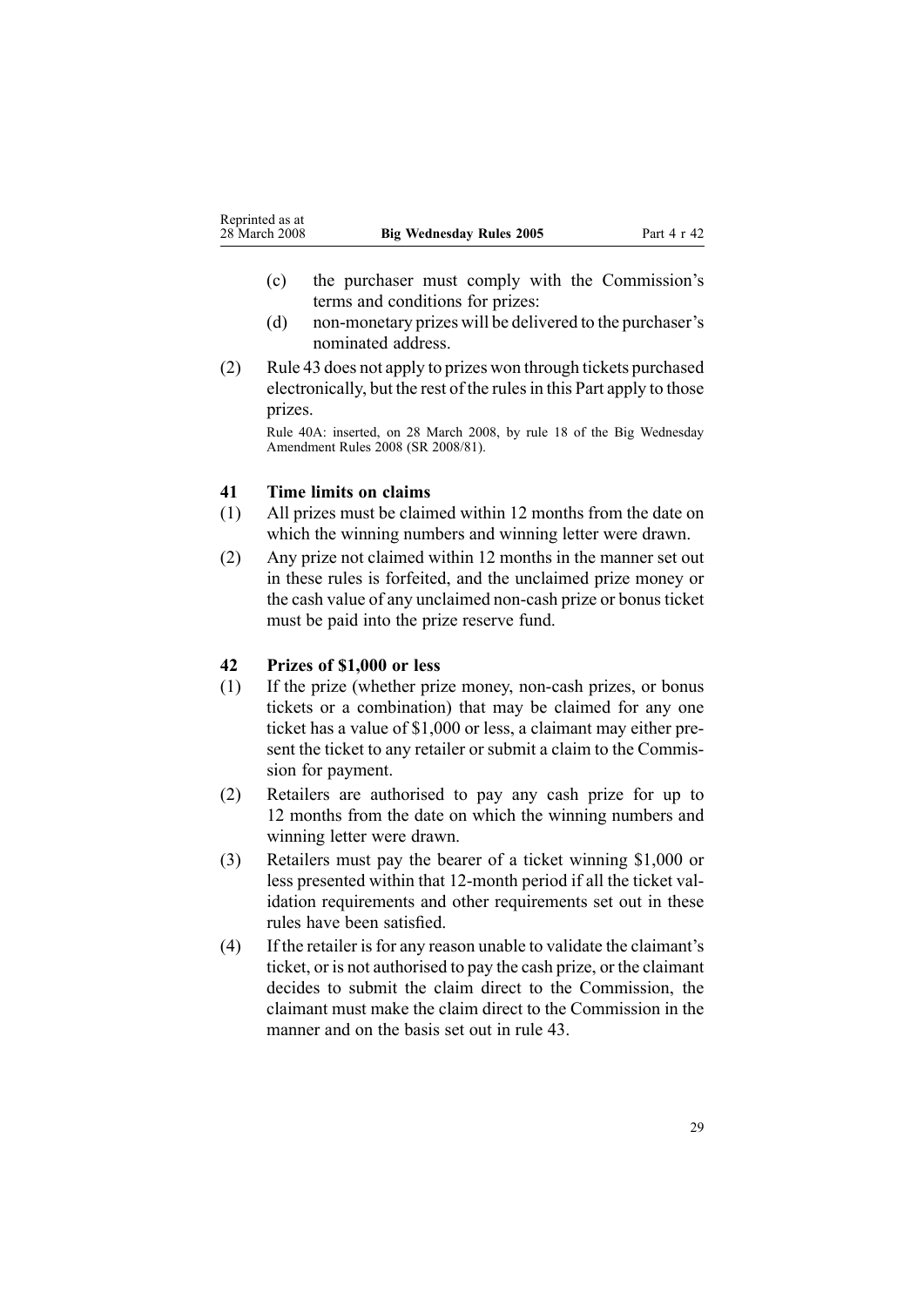### <span id="page-29-0"></span>**43 Prizes of more than \$1,000**

- $(1)$  If the prize (whether prize money, non-cash prizes, or bonus tickets or <sup>a</sup> combination) that may be claimed on any one ticket is more than \$1,000, <sup>a</sup> claimant may make <sup>a</sup> claim for paymen<sup>t</sup> either direct to the Commission or through another retailer.
- (2) The paymen<sup>t</sup> of the prize may be made only by the Commission.
- (3) Claims for prizes submitted direct to the Commission may be either—
	- (a) sent by mail to the Commission; or
	- (b) made in person at the office of the Commission.
- (4) The procedure for prize claims made through <sup>a</sup> retailer (other than the Commission) is as follows:
	- (a) the claimant must complete the back of the ticket and presen<sup>t</sup> it to the retailer who must—
		- (i) process the ticket through the terminal to register the claim; and
		- (ii) then provide the claimant with <sup>a</sup> prize claim form:
	- (b) the claimant must immediately complete the prize claim form and return it to the retailer:
	- (c) the retailer must endorse the prize claim form and return to the claimant 1 copy of the endorsed form as <sup>a</sup> receipt for the surrender of the ticket:
	- (d) the prize claim form with the accompanying ticket must then be forwarded by the retailer to the Commission for validation.
- (5) If <sup>a</sup> claim for <sup>a</sup> prize is submitted to the Commission without <sup>a</sup> duly completed prize claim form, the Commission, before paying any prize, may require the person making the claim to complete <sup>a</sup> prize claim form.

### **44 Payment of prizes of more than \$1,000**

- (1) The Commission must pay <sup>a</sup> claimant under rule 43 in the manner set out in subclause (2) of this rule if all the ticket validation requirements set out in these rules have been satisfied.
- (2) The Commission must pay—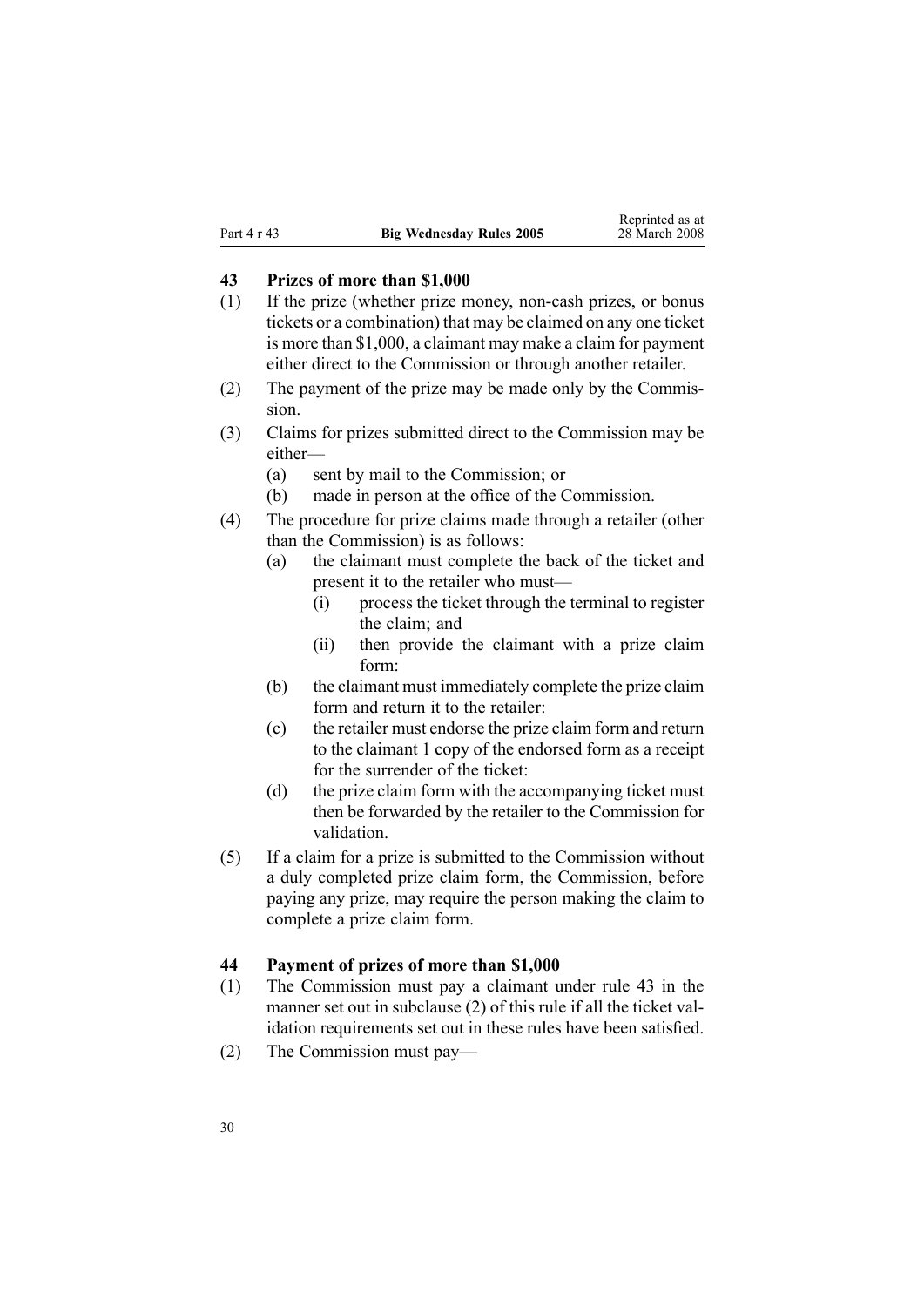- <span id="page-30-0"></span>(a) prize money by means of <sup>a</sup> cheque payable to the order of the claimant or <sup>a</sup> direct credit to the claimant, for the amount of the prize due; and
- $(b)$  a non-cash prize in the manner determined by the Commission.
- (3) For the purposes of subclause  $(2)(a)$ ,—
	- (a) paymen<sup>t</sup> by cheque must be either posted to the claimant or, for <sup>a</sup> claim made in person, handed to the claimant:
	- (b) paymen<sup>t</sup> by direct credit must be made by transferring the prize money to the bank account nominated by the claimant.
- (4) A cheque posted to the claimant's address as specified on the prize claim form must be treated as having been received by the claimant on the third day after the cheque is posted.
- (5) The Commission must pay <sup>a</sup> claimant under this rule only if all the ticket validation requirements set out in [rule](#page-25-0) 38 have been met.
- (6) If <sup>a</sup> ticket is not validated by the Commission, the claim must be refused and the claimant notified promptly of the refusal.

## *Division 5 bonus ticket*

### **45 Division 5 bonus ticket**

- (1) If the ticket validation requirements and the other requirements of these rules are satisfied in respec<sup>t</sup> of <sup>a</sup> division 5 prize, that prize must not be paid and satisfied monetarily, but must instead be paid and satisfied by the issue, to the bearer of the ticket or, in the case of <sup>a</sup> ticket purchased electronically, to the purchaser of the ticket, of a bonus ticket with a minimum number of selections for the game to be drawn next following the date of issue of the bonus ticket.
- (2) The bonus ticket selections must be chosen randomly by the Commission's computer system.
- (3) If, when the bearer of <sup>a</sup> ticket claims <sup>a</sup> division 5 prize or when the bearer of <sup>a</sup> bonus ticket presents that ticket for validation, there is no game on sale (or, in the case of <sup>a</sup> ticket purchased electronically, the purchaser is eligible for <sup>a</sup> division 5 prize and there is no game on sale), then,—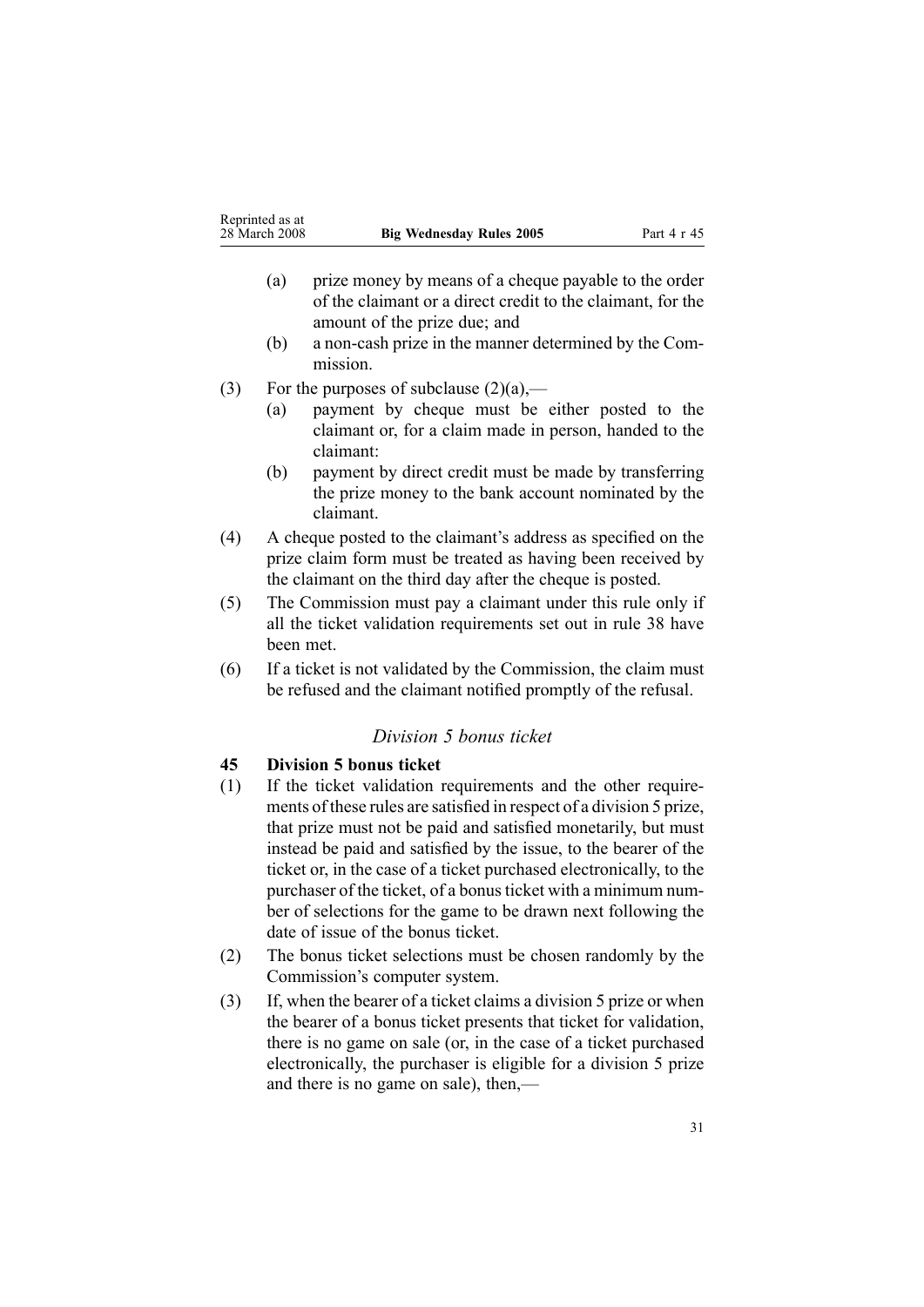- <span id="page-31-0"></span>(a) instead of the prize being <sup>a</sup> bonus selection, the prize is the monetary value of the ticket; and
- (b) the bonus ticket may be redeemed for its monetary value (which, in the case of <sup>a</sup> ticket purchased electronically, will be credited to the purchaser).
- (4) The monetary value for each winning division 5 selection is the cost of the minimum number of selections for the next game.
- (5) A ticket issued in printed form by <sup>a</sup> terminal to <sup>a</sup> player in accordance with subclause (1) may not be cancelled.

Rule 45(1): amended, on 28 March 2008, by rule [19\(1\)\(a\)](http://www.legislation.govt.nz/pdfLink.aspx?id=DLM1221038) of the Big Wednesday Amendment Rules 2008 (SR 2008/81).

Rule 45(1): amended, on 28 March 2008, by rule [19\(1\)\(b\)](http://www.legislation.govt.nz/pdfLink.aspx?id=DLM1221038) of the Big Wednesday Amendment Rules 2008 (SR 2008/81).

Rule 45(3): amended, on 28 March 2008, by rule [19\(2\)](http://www.legislation.govt.nz/pdfLink.aspx?id=DLM1221038) of the Big Wednesday Amendment Rules 2008 (SR 2008/81).

Rule 45(3)(a): amended, on 28 March 2008, by rule [19\(3\)](http://www.legislation.govt.nz/pdfLink.aspx?id=DLM1221038) of the Big Wednesday Amendment Rules 2008 (SR 2008/81).

Rule 45(3)(b): amended, on 28 March 2008, by rule [19\(4\)](http://www.legislation.govt.nz/pdfLink.aspx?id=DLM1221038) of the Big Wednesday Amendment Rules 2008 (SR 2008/81).

Rule 45(4): amended, on 28 March 2008, by rule [19\(5\)](http://www.legislation.govt.nz/pdfLink.aspx?id=DLM1221038) of the Big Wednesday Amendment Rules 2008 (SR 2008/81).

Rule 45(5): amended, on 28 March 2008, by rule [19\(6\)](http://www.legislation.govt.nz/pdfLink.aspx?id=DLM1221038) of the Big Wednesday Amendment Rules 2008 (SR 2008/81).

# **Part 5**

# **Withdrawal of Big Wednesday**

# **46 Commission may withdraw Big Wednesday**

The Commission may decide to withdraw Big Wednesday.

## **47 Public announcement of withdrawal**

If the Commission decides to withdraw Big Wednesday it must, as soon as is reasonably practicable, announce to the public (in the manner the Commission sees fit) the date on which Big Wednesday will be withdrawn.

### **48 Effect** on advance game entries and multi-draw selections

(1) For <sup>a</sup> ticket issued in printed form by <sup>a</sup> terminal, if <sup>a</sup> player has made an advance game entry or multi-draw selection for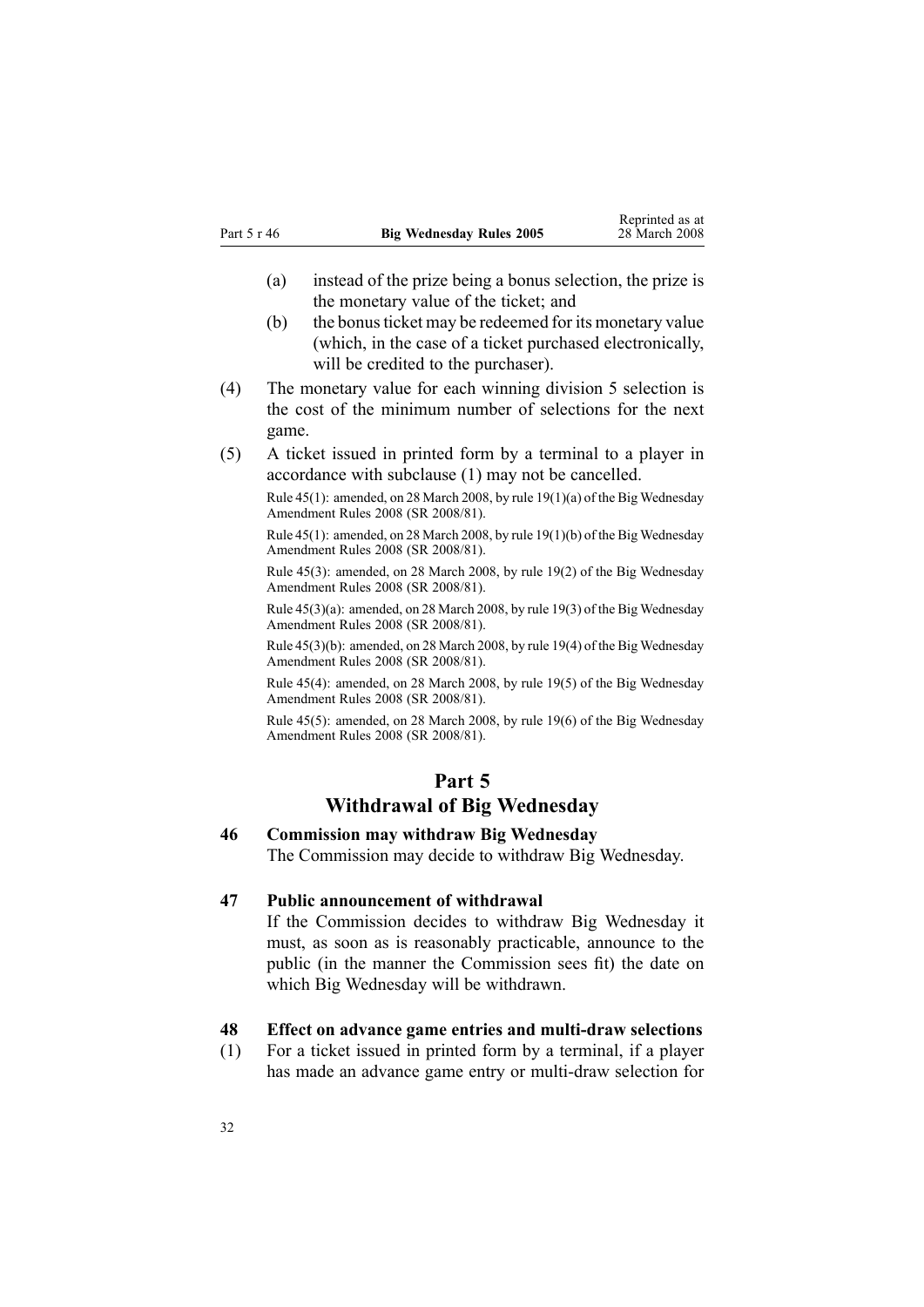<span id="page-32-0"></span><sup>a</sup> game of Big Wednesday that is withdrawn, the player may either—

- (a) retain his or her ticket in relation to the game or games that will be held before the withdrawal; or
- (b) obtain <sup>a</sup> refund for the selections he or she made in relation to the game or games for which <sup>a</sup> drawing will be held before the withdrawal.

(2) For <sup>a</sup> ticket issued in printed form by <sup>a</sup> terminal, if, for any reason, <sup>a</sup> drawing for Big Wednesday to which an advance game entry or multi-draw selection relates is not held, the player, despite rules  $17(6)$  or  $18(7)$ , is entitled,—

- (a) within 12 months, to return for cancellation any ticket on which any multi-draw selections or advance game entries are recorded; and
- (b) on the cancellation of that ticket, to <sup>a</sup> refund equal to the cost of his or her selections for each game for which <sup>a</sup> drawing was not held.
- (3) If <sup>a</sup> ticket is not cancelled under subclause (2) within 12 months, the money paid to the Commission for the purchase of the ticket must be transferred into the prize reserve fund.
- (4) For <sup>a</sup> ticket purchased electronically, if, for any reason, <sup>a</sup> drawing for Big Wednesday to which a multi-draw selection relates is not held, the player is entitled to <sup>a</sup> refund equal to the cost of his or her selections for each game for which <sup>a</sup> drawing was not held.

Rule 48(1): amended, on 28 March 2008, by rule [20\(1\)](http://www.legislation.govt.nz/pdfLink.aspx?id=DLM1221039) of the Big Wednesday Amendment Rules 2008 (SR 2008/81).

Rule 48(2): amended, on 28 March 2008, by rule [20\(2\)](http://www.legislation.govt.nz/pdfLink.aspx?id=DLM1221039) of the Big Wednesday Amendment Rules 2008 (SR 2008/81).

Rule 48(4): added, on 28 March 2008, by rule [20\(3\)](http://www.legislation.govt.nz/pdfLink.aspx?id=DLM1221039) of the Big Wednesday Amendment Rules 2008 (SR 2008/81).

### **49 Payment into prize reserve fund**

Any prize, or the cash value of any non-cash prize, that is not won in the last game of Big Wednesday before its withdrawal must be paid into the prize reserve fund.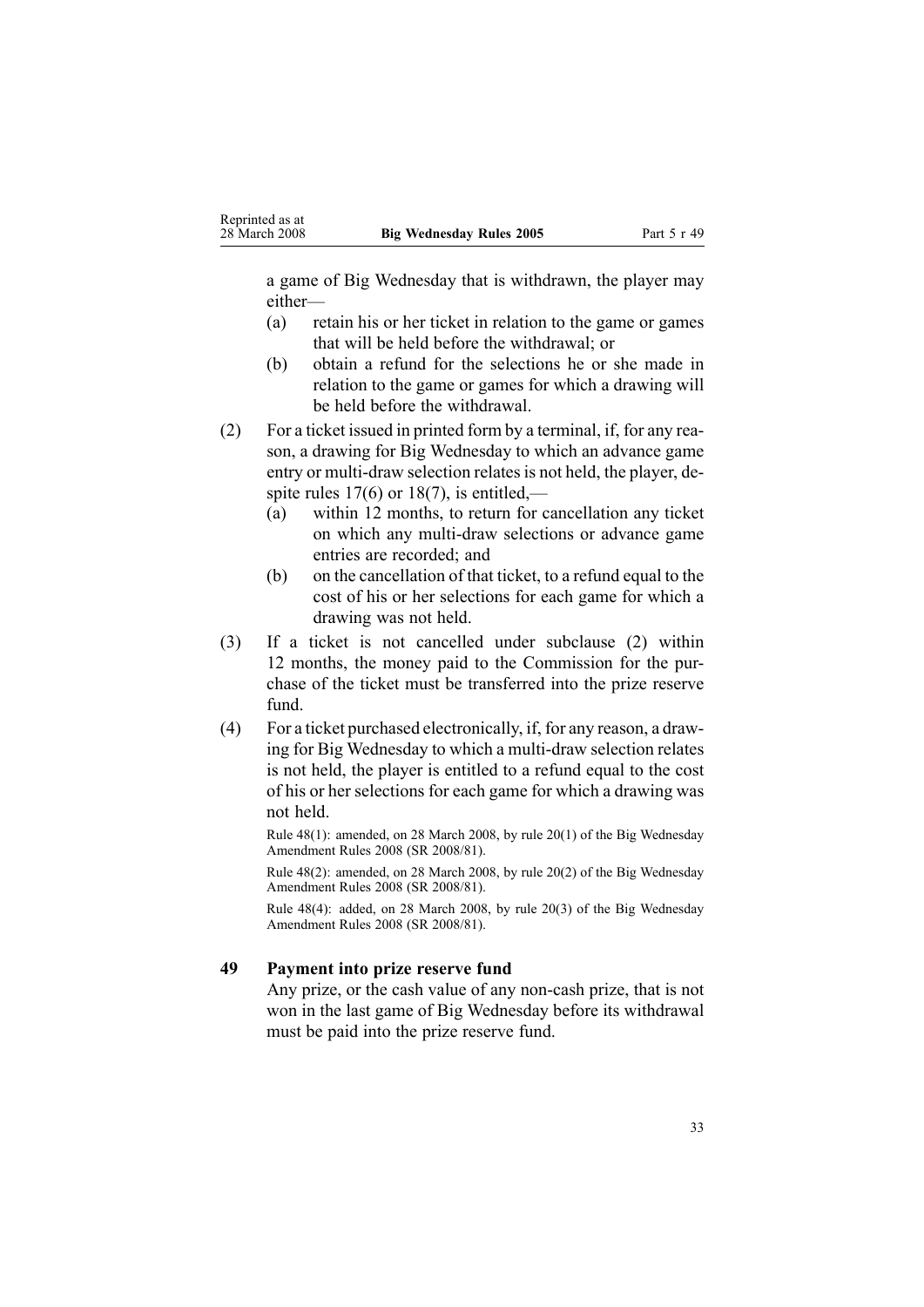# **Part 6**

# **Miscellaneous provisions**

# <span id="page-33-0"></span>**50 Limitation on Commission's liability**

Neither the Commission nor any other retailer is, in any circumstances, liable for any loss (direct or indirect) suffered by <sup>a</sup> player, bearer of <sup>a</sup> ticket, or any other person—

- (a) because of the failure of, or damage or destruction to, the Commission's computer system or records; or
- (b) because of delays, losses, errors, or omissions in or made by the postal or other delivery service or by the banking system; or
- (c) because of any other action or event that prevents or hinders the issue of <sup>a</sup> valid ticket; or
- (d) otherwise arising from participation in <sup>a</sup> game.

### **51 Decisions of Commission binding**

All decisions of the Commission on questions of fact concerning Big Wednesday (including decisions as to the validity of tickets, the identity of the bearer of any ticket, the determination of prize winners, and the amount and division of prize money) are final and binding on all players and any other person or persons concerned for any reason with these matters.

Dated at Auckland this 6th day of September 2005.

The Common Seal of the New Zealand Lotteries Commission was, pursuan<sup>t</sup> to <sup>a</sup> resolution of the Commission, affixed in the presence of: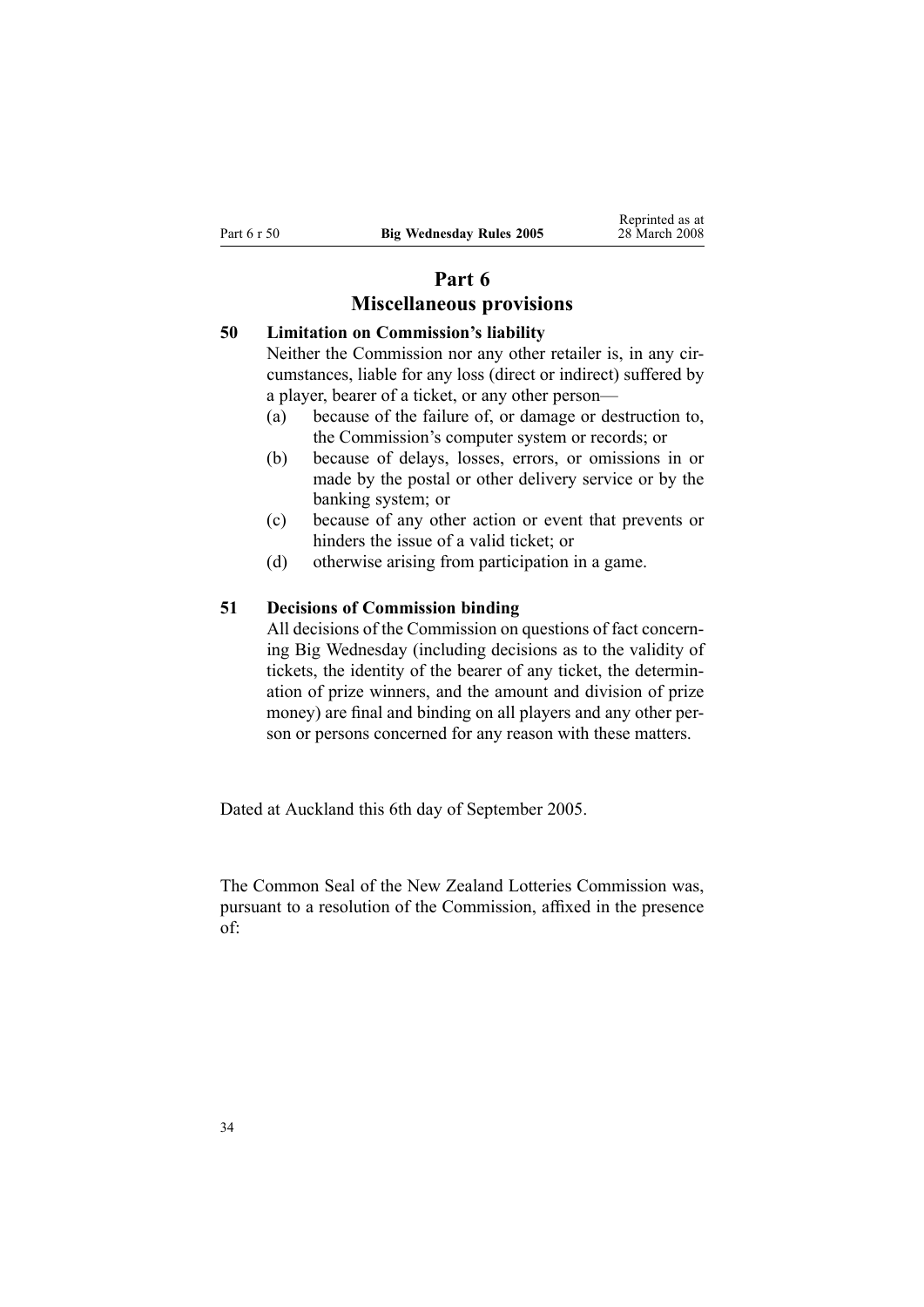Reprinted as at<br>28 March 2008

[Seal]

John Goulter, Presiding Member,

[Seal]

Trevor Hall, Chief Executive, New Zealand Lotteries Commission.

Dated at Auckland this 2nd day of September 2005.

G W Hawkins, Minister of Internal Affairs.

Issued under the authority of the Acts and [Regulations](http://www.legislation.govt.nz/pdfLink.aspx?id=DLM195097) Publication Act 1989. Date of notification in *Gazette*: 29 September 2005.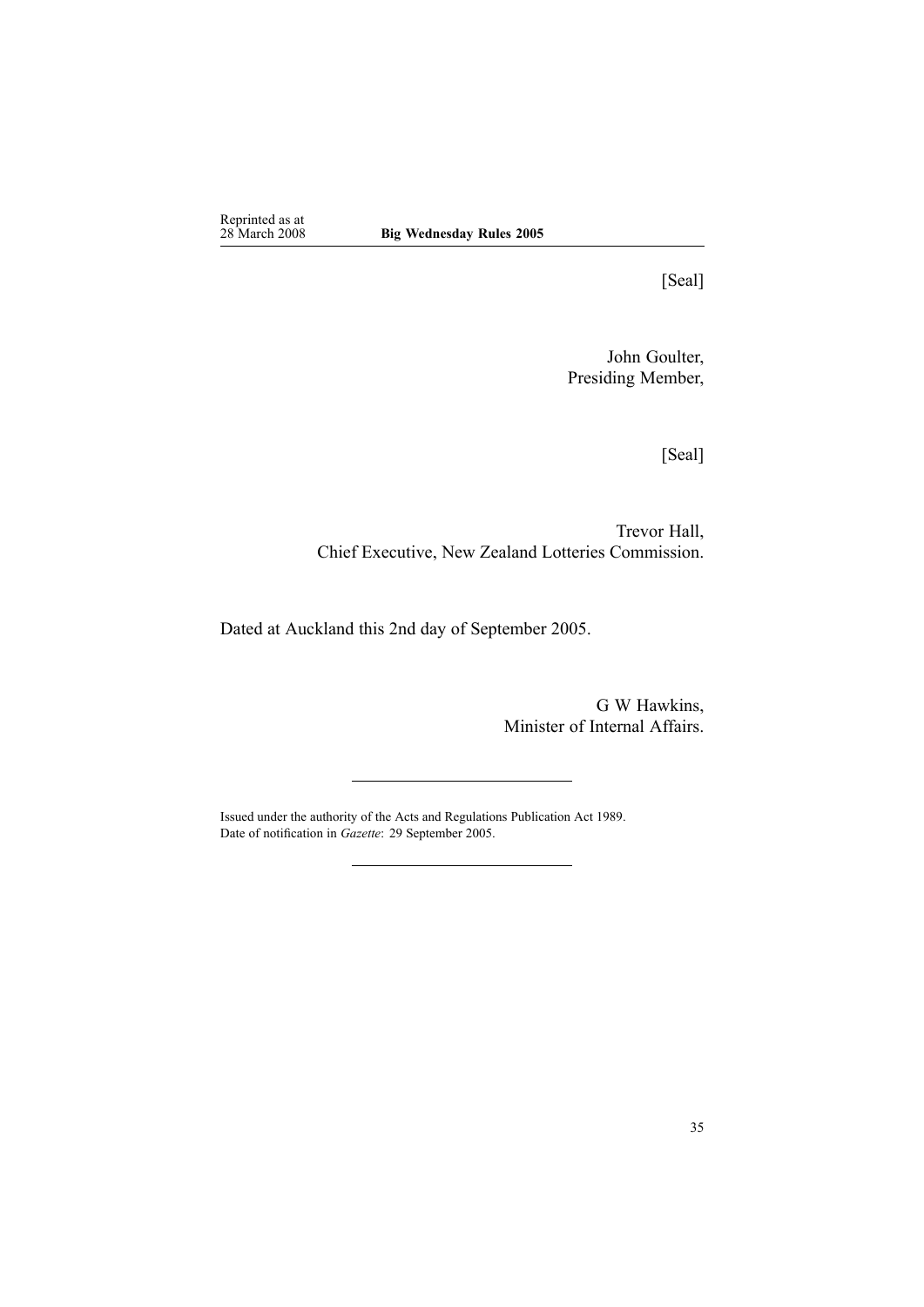#### **Contents**

- 1 General
- 2 Status of reprints
- 3 How reprints are prepared
- 4 Changes made under section 17C of the Acts and Regulations Publication Act 1989
- 5 List of amendments incorporated in this reprint (most recent first)

### **Notes**

### *1 General*

This is a reprint of the Big Wednesday Rules 2005. The reprint incorporates all the amendments to the rules as at 28 March 2008, as specified in the list of amendments at the end of these notes.

Relevant provisions of any amending enactments that have ye<sup>t</sup> to come into force or that contain relevant transitional or savings provisions are also included, after the principal enactment, in chronological order.

### *2 Status of reprints*

Under [section](http://www.legislation.govt.nz/pdfLink.aspx?id=DLM195439) 16D of the Acts and Regulations Publication Act 1989, reprints are presumed to correctly state, as at the date of the reprint, the law enacted by the principal enactment and by the amendments to that enactment. This presumption applies even though editorial changes authorised by [section](http://www.legislation.govt.nz/pdfLink.aspx?id=DLM195466) [17C](http://www.legislation.govt.nz/pdfLink.aspx?id=DLM195466) of the Acts and Regulations Publication Act 1989 have been made in the reprint.

This presumption may be rebutted by producing the official volumes of statutes or statutory regulations in which the principal enactment and its amendments are contained.

### *3 How reprints are prepared*

A number of editorial conventions are followed in the preparation of reprints. For example, the enacting words are not included in Acts, and provisions that are repealed or revoked are omitted. For <sup>a</sup> detailed list of the editorial conventions, *see*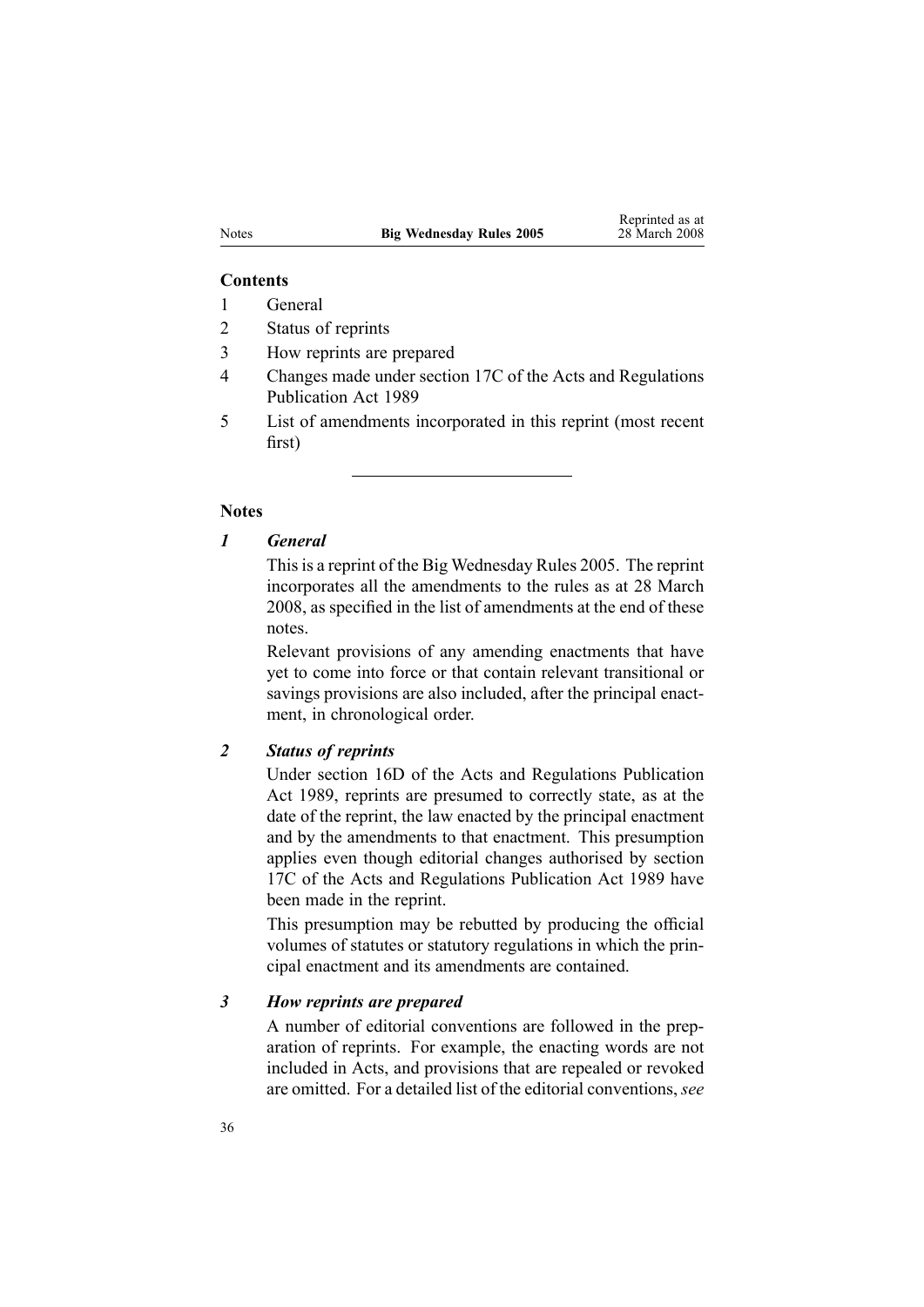http://www.pco.parliament.govt.nz/legislation/reprints.shtml or Part 8 of the *Tables of Acts and Ordinances and Statutory Regulations, and Deemed Regulations in Force*.

# *4 Changes made under section 17C of the Acts and Regulations Publication Act 1989*

[Section](http://www.legislation.govt.nz/pdfLink.aspx?id=DLM195466) 17C of the Acts and Regulations Publication Act 1989 authorises the making of editorial changes in <sup>a</sup> reprint as set out in [sections](http://www.legislation.govt.nz/pdfLink.aspx?id=DLM195468) 17D and [17E](http://www.legislation.govt.nz/pdfLink.aspx?id=DLM195470) of that Act so that, to the extent permitted, the format and style of the reprinted enactment is consistent with current legislative drafting practice. Changes that would alter the effect of the legislation are not permitted. A new format of legislation wasintroduced on 1 January 2000. Changesto legislative drafting style have also been made since 1997, and are ongoing. To the extent permitted by [section](http://www.legislation.govt.nz/pdfLink.aspx?id=DLM195466) [17C](http://www.legislation.govt.nz/pdfLink.aspx?id=DLM195466) of the Acts and Regulations Publication Act 1989, all legislation reprinted after 1 January 2000 is in the new format for legislation and reflects current drafting practice at the time of the reprint.

In outline, the editorial changes made in reprints under the authority of [section](http://www.legislation.govt.nz/pdfLink.aspx?id=DLM195466) 17C of the Acts and Regulations Publication Act 1989 are set out below, and they have been applied, where relevant, in the preparation of this reprint:

- • omission of unnecessary referential words (such as "of this section" and "of this Act")
- • typeface and type size (Times Roman, generally in 11.5 point)
- • layout of provisions, including:
	- •indentation
	- • position of section headings (eg, the number and heading now appear above the section)
- • format of definitions (eg, the defined term now appears in bold type, without quotation marks)
- • format of dates (eg, <sup>a</sup> date formerly expressed as "the 1st day of January 1999" is now expressed as "1 January 1999")
- • position of the date of assent (it now appears on the front page of each Act)